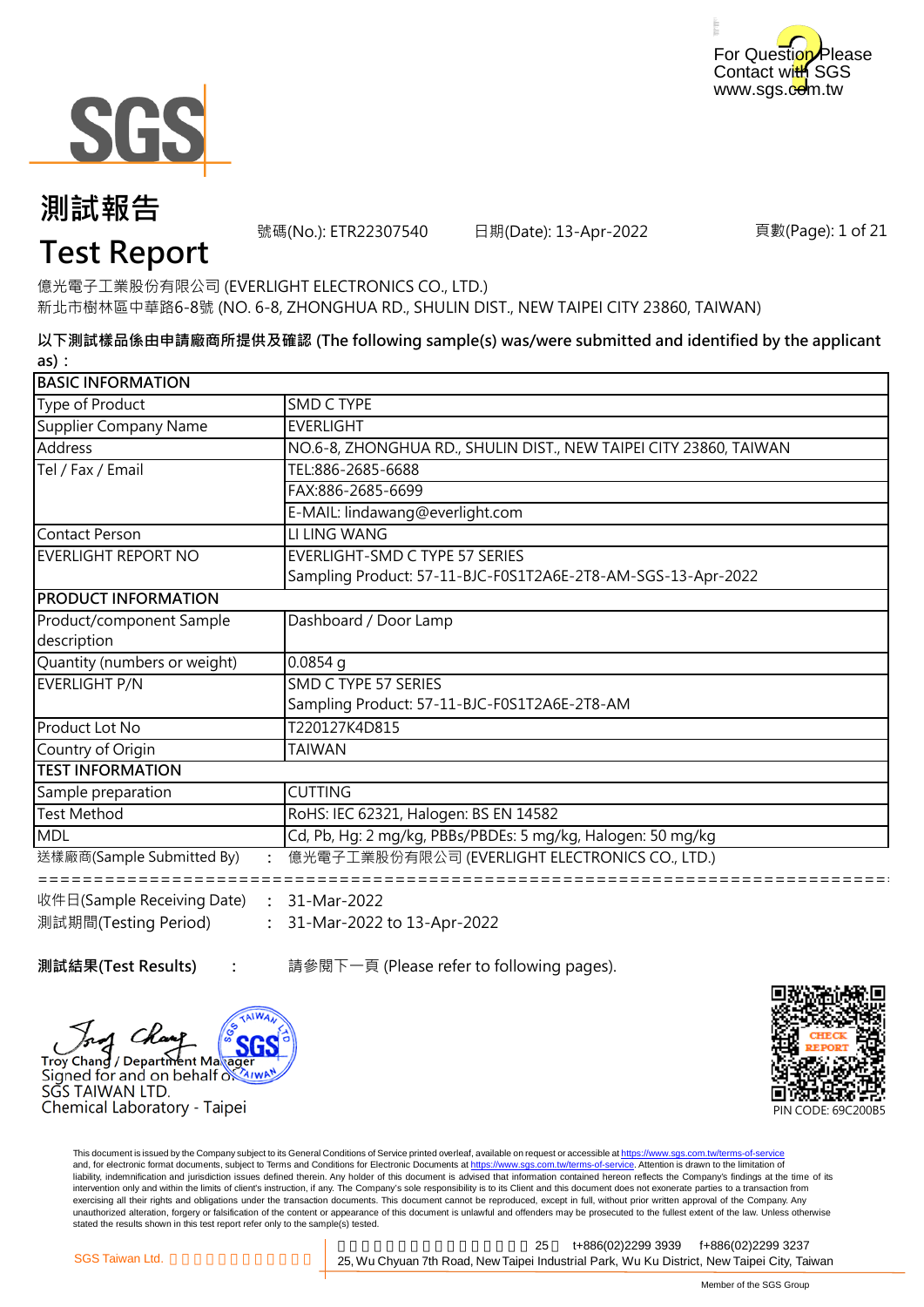

### **測試報告 Test Report**

號碼(No.): ETR22307540 日期(Date): 13-Apr-2022

頁數(Page): 2 of 21

#### 億光電子工業股份有限公司 (EVERLIGHT ELECTRONICS CO., LTD.) 新北市樹林區中華路6-8號 (NO. 6-8, ZHONGHUA RD., SHULIN DIST., NEW TAIPEI CITY 23860, TAIWAN)

- **測試需求(Test Requested)**
	- **:** (1) 依據客戶指定,參考RoHS 2011/65/EU Annex II及其修訂指令(EU) 2015/863測試鎘、 鉛、汞、六價鉻、多溴聯苯、多溴聯苯醚, DBP, BBP, DEHP, DIBP。 (As specified by client, with reference to RoHS 2011/65/EU Annex II and amending Directive (EU) 2015/863 to determine Cadmium, Lead, Mercury, Cr(VI), PBBs, PBDEs, DBP, BBP, DEHP, DIBP contents in the submitted sample(s).)
		- (2) 依據客戶指定,測試 PAHs 及其他測項。 (As specified by client, to test PAHs and other item(s).)
- **:** (1) 根據客戶所提供的樣品,其鎘、鉛、汞、六價鉻、多溴聯苯、多溴聯苯醚, DBP, BBP, DEHP, DIBP的測試結果符合RoHS 2011/65/EU Annex II暨其修訂指令(EU) 2015/863之 限值要求。 (Based on the performed tests on submitted sample(s), the test results of Cadmium, Lead, Mercury, Cr(VI), PBBs, PBDEs, DBP, BBP, DEHP, DIBP comply with the limits as set by RoHS Directive (EU) 2015/863 amending Annex II to Directive 2011/65/EU.) **結 論(Conclusion)**
	- (2) 根據客戶所提供的樣品,多環芳香烴測試結果符合德國產品安全委員會(AfPS) GS PAHs 第 3 類 「其它產品」之限值要求。(Based upon the performed tests on the submitted sample(s), the test results of PAHs (15 items) comply with the limits of PAHs requirement (Category 3)「Other consumer products」 as set by German Committee on Product Safety (AfPS) GS PAHs.)

#### **測試部位敘述 (Test Part Description)**

| No.1 | 本體 (BODY) |
|------|-----------|
|------|-----------|

- No.2 **:** 銀色金屬接腳鍍層 (PLATING LAYER OF SILVER COLORED METAL PIN)
- No.3 **:** 銀色金屬接腳底材 (BASE MATERIAL OF SILVER COLORED METAL PIN)
- No.4 **:** 銀色金屬接腳 (含鍍層) (SILVER COLORED METAL PIN (INCLUDING THE PLATING LAYER))

#### **測試結果 (Test Results)**

| 測試項目                                          | 測試方法                                                            | 單位     | <b>MDL</b> |          | 結果   |      | 限值      |
|-----------------------------------------------|-----------------------------------------------------------------|--------|------------|----------|------|------|---------|
| (Test Items)                                  | (Method)                                                        | (Unit) |            | (Result) |      |      | (Limit) |
|                                               |                                                                 |        |            | No.1     | No.2 | No.3 |         |
| 7440-43-9)                                    | 參考IEC 62321-5: 2013, 以感應耦合電漿發<br> 射光譜儀分析。(With reference to IEC | mg/kg  |            | n.d      |      | ---  | 100     |
| 鉛 (Pb) (Lead (Pb)) (CAS No.: 7439-<br>$92-1)$ | 62321-5: 2013, analysis was performed by<br>ICP-OES.)           | mg/kg  |            | n.d.     |      |      | 1000    |

This document is issued by the Company subject to its General Conditions of Service printed overleaf, available on request or accessible at https://www.sgs.com.tw/terms-of-service and, for electronic format documents, subject to Terms and Conditions for Electronic Documents at https://www.sgs.com.tw/terms-of-service. Attention is drawn to the limitation of liability, indemnification and jurisdiction issues defined therein. Any holder of this document is advised that information contained hereon reflects the Company's findings at the time of its intervention only and within the limits of client's instruction, if any. The Company's sole responsibility is to its Client and this document does not exonerate parties to a transaction from exercising all their rights and obligations under the transaction documents. This document cannot be reproduced, except in full, without prior written approval of the Company. Any unauthorized alteration, forgery or falsification of the content or appearance of this document is unlawful and offenders may be prosecuted to the fullest extent of the law. Unless otherwise stated the results shown in this test report refer only to the sample(s) tested.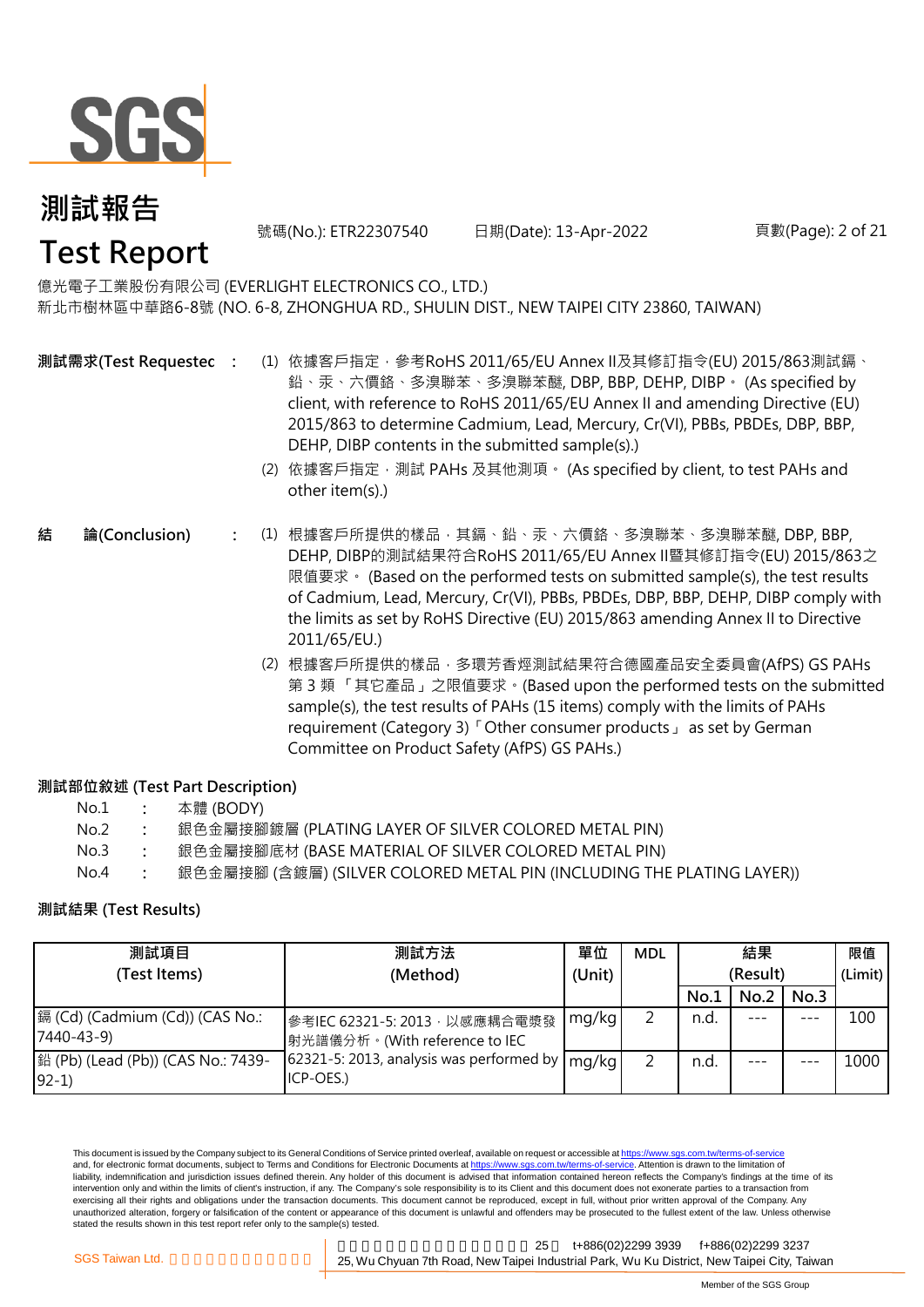

號碼(No.): ETR22307540 日期(Date): 13-Apr-2022

#### 頁數(Page): 3 of 21

**Test Report**

億光電子工業股份有限公司 (EVERLIGHT ELECTRONICS CO., LTD.)

新北市樹林區中華路6-8號 (NO. 6-8, ZHONGHUA RD., SHULIN DIST., NEW TAIPEI CITY 23860, TAIWAN)

| 測試項目<br>(Test Items)                                                  | 測試方法<br>(Method)                                                                                                                                                                                | 單位<br>(Unit) | <b>MDL</b>     |               | 結果<br>(Result) |         | 限值<br>(Limit) |
|-----------------------------------------------------------------------|-------------------------------------------------------------------------------------------------------------------------------------------------------------------------------------------------|--------------|----------------|---------------|----------------|---------|---------------|
|                                                                       |                                                                                                                                                                                                 |              |                | No.1          | No.2           | No.3    |               |
| 汞 (Hg) (Mercury (Hg)) (CAS No.:<br>7439-97-6)                         | 參考IEC 62321-4: 2013+ AMD1: 2017, 以<br>感應耦合電漿發射光譜儀分析。(With<br>reference to IEC 62321-4: 2013+ AMD1:<br>2017, analysis was performed by ICP-<br>OES.)                                             | mg/kg        | $\overline{2}$ | n.d.          | $---$          | $---$   | 1000          |
| 六價鉻 Cr(VI) (Hexavalent<br>Chromium Cr(VI)) (CAS No.: 18540-<br>$29-9$ | 參考IEC 62321-7-2: 2017 · 以紫外光-可見<br>光分光光度計分析。(With reference to IEC<br>62321-7-2: 2017, analysis was performed<br>by UV-VIS.)                                                                    | mg/kg        | 8              | n.d.          |                |         | 1000          |
| [鎘 (Cd) (Cadmium (Cd)) (CAS No.:<br>7440-43-9)                        | 酸洗脫鍍層, 參考IEC 62321-5: 2013, 以感<br>應耦合電漿發射光譜儀分析。(IEC 62321-5:                                                                                                                                    | mg/kg        | $\overline{2}$ |               | n.d.           | $- - -$ | 100           |
| 鉛 (Pb) (Lead (Pb)) (CAS No.: 7439-<br>$92-1)$                         | 2013 application of modified digestion by<br>surface etching, analysis was performed<br>by ICP-OES.)                                                                                            | mg/kg        | $\overline{2}$ | $---$         | n.d.           | $---$   | 1000          |
| 汞 (Hg) (Mercury (Hg)) (CAS No.:<br>7439-97-6)                         | 酸洗脫鍍層, 參考IEC 62321-4: 2013+<br>AMD1: 2017 · 以感應耦合電漿發射光譜儀分<br>析。(IEC 62321-4: 2013+AMD1: 2017<br>application of modified digestion by<br>surface etching, analysis was performed<br>by ICP-OES.) | mg/kg        | $\overline{2}$ | $---$         | n.d.           | $---$   | 1000          |
| 鎘 (Cd) (Cadmium (Cd)) (CAS No.:<br>7440-43-9)                         | 參考IEC 62321-5: 2013, 以感應耦合電漿發<br>射光譜儀分析。(With reference to IEC                                                                                                                                  | mg/kg        | $\overline{2}$ | ---           | ---            | n.d.    | 100           |
| 鉛 (Pb) (Lead (Pb)) (CAS No.: 7439-<br>$92-1$                          | 62321-5: 2013, analysis was performed by<br>ICP-OES.)                                                                                                                                           | mg/kg        | $\overline{2}$ | ---           | $---$          | 9.38    | 1000          |
| 汞 (Hq) (Mercury (Hq)) (CAS No.:<br>7439-97-6)                         | 參考IEC 62321-4: 2013+ AMD1: 2017 · 以<br>感應耦合電漿發射光譜儀分析。(With<br>reference to IEC 62321-4: 2013+ AMD1:<br>2017, analysis was performed by ICP-<br>OES.)                                            | mg/kg        | $\overline{2}$ | $\frac{1}{2}$ | $- - -$        | n.d.    | 1000          |

This document is issued by the Company subject to its General Conditions of Service printed overleaf, available on request or accessible at <u>https://www.sgs.com.tw/terms-of-service</u><br>and, for electronic format documents, su liability, indemnification and jurisdiction issues defined therein. Any holder of this document is advised that information contained hereon reflects the Company's findings at the time of its intervention only and within the limits of client's instruction, if any. The Company's sole responsibility is to its Client and this document does not exonerate parties to a transaction from exercising all their rights and obligations under the transaction documents. This document cannot be reproduced, except in full, without prior written approval of the Company. Any<br>unauthorized alteration, forgery or falsif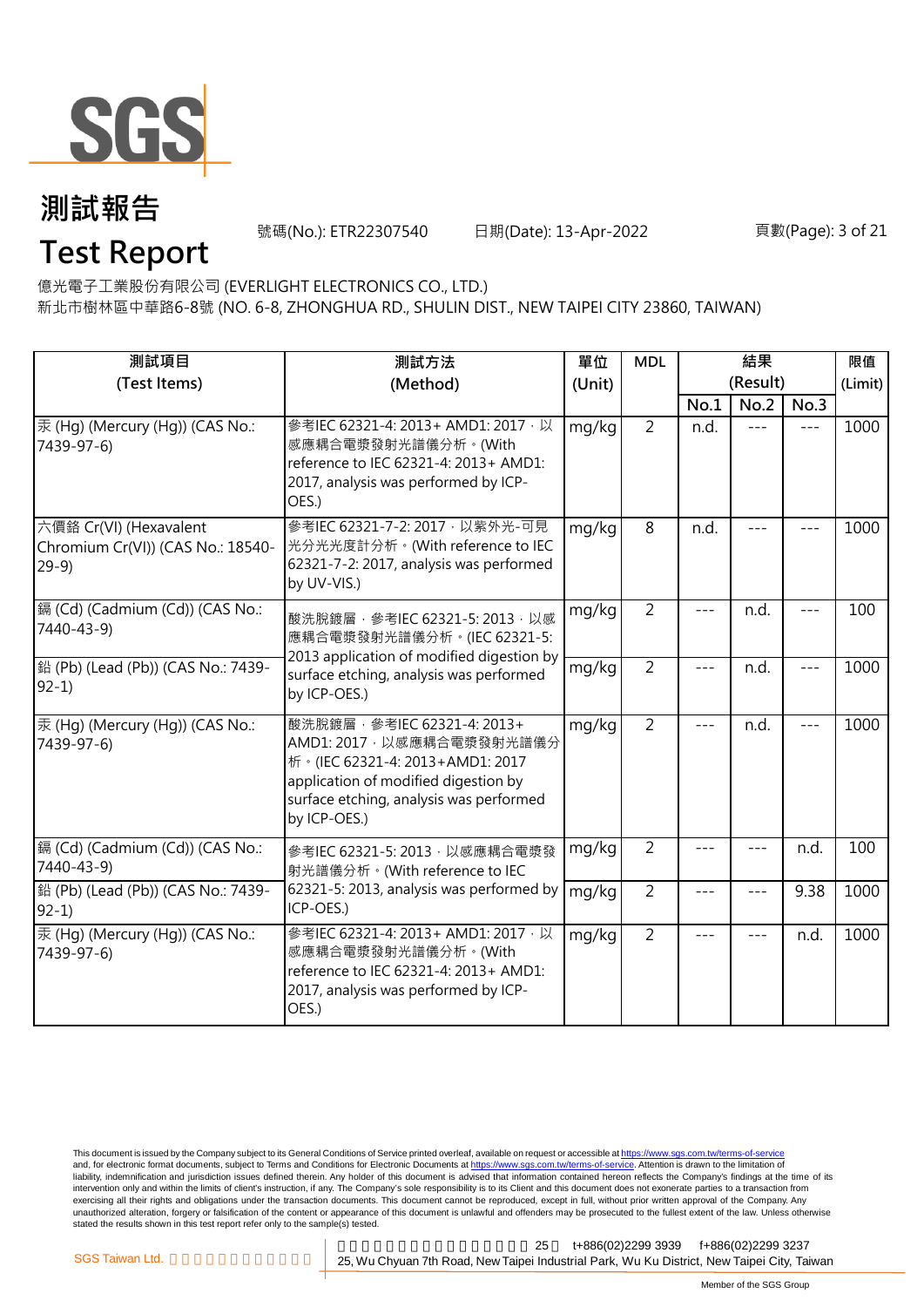

號碼(No.): ETR22307540 日期(Date): 13-Apr-2022

#### 頁數(Page): 4 of 21

### **Test Report**

億光電子工業股份有限公司 (EVERLIGHT ELECTRONICS CO., LTD.)

新北市樹林區中華路6-8號 (NO. 6-8, ZHONGHUA RD., SHULIN DIST., NEW TAIPEI CITY 23860, TAIWAN)

| 測試項目                                                           | 測試方法                                                                                                                         | 單位                      | <b>MDL</b>                   | 結果    |          |         | 限值                       |
|----------------------------------------------------------------|------------------------------------------------------------------------------------------------------------------------------|-------------------------|------------------------------|-------|----------|---------|--------------------------|
| (Test Items)                                                   | (Method)                                                                                                                     | (Unit)                  |                              |       | (Result) |         | (Limit)                  |
|                                                                |                                                                                                                              |                         |                              | No.1  | No.2     | No.3    |                          |
| 六價鉻 (Hexavalent Chromium)<br>Cr(VI) (CAS No.: 18540-29-9) (#2) | 參考IEC 62321-7-1: 2015 · 以紫外光-可見<br>光分光光度計分析。(With reference to IEC<br>62321-7-1: 2015, analysis was performed<br>by UV-VIS.) | $\mu$ g/cm <sup>2</sup> | 0.1                          | $---$ | n.d.     | n.d.    |                          |
| ·溴聯苯 (Monobromobiphenyl)                                       |                                                                                                                              | mg/kg                   | 5                            | n.d.  | $---$    | $---$   | $\overline{\phantom{a}}$ |
| [溴聯苯 (Dibromobiphenyl)                                         |                                                                                                                              | mg/kg                   | 5                            | n.d.  | $- - -$  | ---     | $\overline{\phantom{0}}$ |
| 三溴聯苯 (Tribromobiphenyl)                                        |                                                                                                                              | mg/kg                   | 5                            | n.d.  | $- - -$  | $- - -$ | $\overline{\phantom{a}}$ |
| 四溴聯苯 (Tetrabromobiphenyl)                                      |                                                                                                                              | mg/kg                   | 5                            | n.d.  | $- - -$  | $---$   | Ξ.                       |
| 五溴聯苯 (Pentabromobiphenyl)                                      |                                                                                                                              | mg/kg                   | 5                            | n.d.  | $---$    | ---     | $\overline{\phantom{0}}$ |
| 六溴聯苯 (Hexabromobiphenyl)                                       |                                                                                                                              | mg/kg                   | 5                            | n.d.  | $---$    | ---     | $\overline{\phantom{a}}$ |
| 七溴聯苯 (Heptabromobiphenyl)                                      |                                                                                                                              | mg/kg                   | 5                            | n.d.  | $---$    | $---$   | $\overline{a}$           |
| 八溴聯苯 (Octabromobiphenyl)                                       |                                                                                                                              | mg/kg                   | 5                            | n.d.  | $- - -$  | ---     | $\overline{\phantom{a}}$ |
| 九溴聯苯 (Nonabromobiphenyl)                                       |                                                                                                                              | mg/kg                   | 5                            | n.d.  | $- - -$  | $- - -$ | $\overline{\phantom{a}}$ |
| 十溴聯苯 (Decabromobiphenyl)                                       | 參考IEC 62321-6: 2015, 以氣相層析儀/質譜                                                                                               | mg/kg                   | 5                            | n.d.  | $---$    | $---$   | $\overline{a}$           |
| 多溴聯苯總和 (Sum of PBBs)                                           | 儀分析。(With reference to IEC 62321-6:                                                                                          | mg/kg                   | $\overline{\phantom{a}}$     | n.d.  | $---$    | $---$   | 1000                     |
| -溴聯苯醚 (Monobromodiphenyl ether)                                | 2015, analysis was performed by GC/MS.)                                                                                      | mg/kg                   | $\overline{5}$               | n.d.  | $---$    | ---     | $\overline{\phantom{0}}$ |
| 二溴聯苯醚 (Dibromodiphenyl ether)                                  |                                                                                                                              | mg/kg                   | 5                            | n.d.  | $---$    | ---     | $\overline{\phantom{a}}$ |
| 三溴聯苯醚 (Tribromodiphenyl ether)                                 |                                                                                                                              | mg/kg                   | 5                            | n.d.  | $---$    | ---     | $\overline{a}$           |
| 四溴聯苯醚 (Tetrabromodiphenyl ether)                               |                                                                                                                              | mg/kg                   | 5                            | n.d.  | $---$    | $---$   | $\overline{\phantom{a}}$ |
| 五溴聯苯醚 (Pentabromodiphenyl ether)                               |                                                                                                                              | mg/kg                   | 5                            | n.d.  | ---      | ---     | $\overline{a}$           |
| 六溴聯苯醚 (Hexabromodiphenyl ether)                                |                                                                                                                              | mg/kg                   | 5                            | n.d.  | $---$    | $---$   | $\overline{\phantom{0}}$ |
| 七溴聯苯醚 (Heptabromodiphenyl ether)                               |                                                                                                                              | mg/kg                   | 5                            | n.d.  | $---$    | ---     | $\qquad \qquad -$        |
| 八溴聯苯醚 (Octabromodiphenyl ether)                                |                                                                                                                              | mg/kg                   | $\overline{5}$               | n.d.  | $---$    | $---$   | $\overline{\phantom{a}}$ |
| 九溴聯苯醚 (Nonabromodiphenyl ether)                                |                                                                                                                              | mg/kg                   | 5                            | n.d.  | $---$    | $---$   | $\equiv$                 |
| 十溴聯苯醚 (Decabromodiphenyl ether)                                |                                                                                                                              | mg/kg                   | 5                            | n.d.  | ---      | ---     |                          |
| 多溴聯苯醚總和 (Sum of PBDEs)                                         |                                                                                                                              | mg/kg                   | $\qquad \qquad \blacksquare$ | n.d.  | $---$    | ---     | 1000                     |

This document is issued by the Company subject to its General Conditions of Service printed overleaf, available on request or accessible at <u>https://www.sgs.com.tw/terms-of-service</u><br>and, for electronic format documents, su liability, indemnification and jurisdiction issues defined therein. Any holder of this document is advised that information contained hereon reflects the Company's findings at the time of its intervention only and within the limits of client's instruction, if any. The Company's sole responsibility is to its Client and this document does not exonerate parties to a transaction from exercising all their rights and obligations under the transaction documents. This document cannot be reproduced, except in full, without prior written approval of the Company. Any<br>unauthorized alteration, forgery or falsif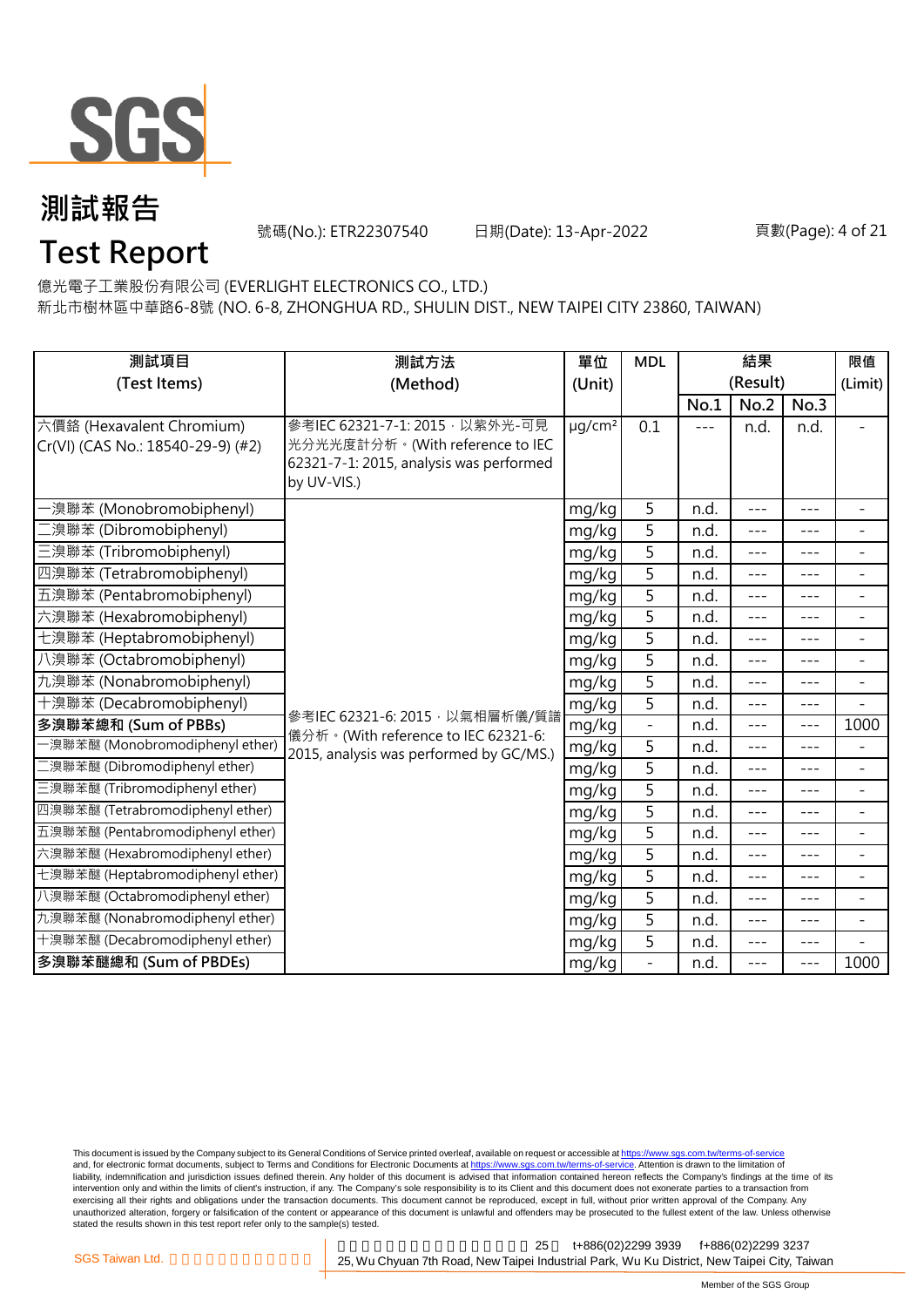

號碼(No.): ETR22307540 日期(Date): 13-Apr-2022

#### 頁數(Page): 5 of 21

**Test Report**

億光電子工業股份有限公司 (EVERLIGHT ELECTRONICS CO., LTD.)

新北市樹林區中華路6-8號 (NO. 6-8, ZHONGHUA RD., SHULIN DIST., NEW TAIPEI CITY 23860, TAIWAN)

| 測試項目                                                                                     | 測試方法                                                                                                              | 單位     | <b>MDL</b> |          | 結果   |      | 限值      |
|------------------------------------------------------------------------------------------|-------------------------------------------------------------------------------------------------------------------|--------|------------|----------|------|------|---------|
| (Test Items)                                                                             | (Method)                                                                                                          | (Unit) |            | (Result) |      |      | (Limit) |
|                                                                                          |                                                                                                                   |        |            | No.1     | No.2 | No.3 |         |
| 鄰苯二甲酸丁苯甲酯 (BBP) (Butyl<br>benzyl phthalate (BBP)) (CAS No.:<br>$85 - 68 - 7$             | 參考IEC 62321-8: 2017, 以氣相層析儀/質譜<br>儀分析。(With reference to IEC 62321-8:<br>2017, analysis was performed by GC/MS.)  | mg/kg  | 50         | n.d.     |      |      | 1000    |
| 鄰苯二甲酸二丁酯 (DBP) (Dibutyl<br>phthalate (DBP)) (CAS No.: 84-74-2)                           | 參考IEC 62321-8: 2017, 以氣相層析儀/質譜<br>儀分析。(With reference to IEC 62321-8:<br>2017, analysis was performed by GC/MS.)  | mg/kg  | 50         | n.d.     |      |      | 1000    |
| 鄰苯二甲酸二(2-乙基己基)酯 (DEHP)<br>(Di-(2-ethylhexyl) phthalate (DEHP))<br>(CAS No.: 117-81-7)    | 參考IEC 62321-8: 2017 · 以氣相層析儀/質譜<br>儀分析。(With reference to IEC 62321-8:<br>2017, analysis was performed by GC/MS.) | mg/kg  | 50         | n.d.     |      |      | 1000    |
| 鄰苯二甲酸二異丁酯 (DIBP)<br>(Diisobutyl phthalate (DIBP)) (CAS<br>No.: 84-69-5)                  | 參考IEC 62321-8: 2017, 以氣相層析儀/質譜<br>儀分析。(With reference to IEC 62321-8:<br>2017, analysis was performed by GC/MS.)  | mg/kg  | 50         | n.d.     |      |      | 1000    |
| 鄰苯二甲酸二異癸酯 (DIDP)<br>(Diisodecyl phthalate (DIDP)) (CAS<br>No.: 26761-40-0, 68515-49-1)   | 參考IEC 62321-8: 2017, 以氣相層析儀/質譜<br>儀分析。(With reference to IEC 62321-8:<br>2017, analysis was performed by GC/MS.)  | mg/kg  | 50         | n.d.     |      |      |         |
| 鄰苯二甲酸二異壬酯 (DINP)<br>(Diisononyl phthalate (DINP)) (CAS<br>No.: 28553-12-0, 68515-48-0)   | 參考IEC 62321-8: 2017, 以氣相層析儀/質譜<br>儀分析。(With reference to IEC 62321-8:<br>2017, analysis was performed by GC/MS.)  | mg/kg  | 50         | n.d.     |      |      |         |
| 鄰苯二甲酸二正辛酯 (DNOP) (Di-n-<br>octyl phthalate (DNOP)) (CAS No.:<br>$117 - 84 - 0$           | 參考IEC 62321-8: 2017, 以氣相層析儀/質譜<br>儀分析。(With reference to IEC 62321-8:<br>2017, analysis was performed by GC/MS.)  | mg/kg  | 50         | n.d.     |      |      |         |
| 鄰苯二甲酸二正戊酯 (DNPP) (Di-n-<br>pentyl phthalate (DNPP)) (CAS No.:<br>$131 - 18 - 0$          | 參考IEC 62321-8: 2017, 以氣相層析儀/質譜<br>儀分析。(With reference to IEC 62321-8:<br>2017, analysis was performed by GC/MS.)  | mg/kg  | 50         | n.d.     |      |      |         |
| 鄰苯二甲酸二正己酯 (DNHP) (Di-n-<br>hexyl phthalate (DNHP)) (CAS No.:<br>$84 - 75 - 3$            | 參考IEC 62321-8: 2017, 以氣相層析儀/質譜<br>儀分析。(With reference to IEC 62321-8:<br>2017, analysis was performed by GC/MS.)  | mg/kg  | 50         | n.d.     |      |      |         |
| 鄰苯二甲酸雙(2-甲氧基乙基)酯 (DMEP)<br>(Bis(2-methoxyethyl) phthalate<br>(DMEP)) (CAS No.: 117-82-8) | 參考IEC 62321-8: 2017, 以氣相層析儀/質譜<br>儀分析。(With reference to IEC 62321-8:<br>2017, analysis was performed by GC/MS.)  | mg/kg  | 50         | n.d.     |      |      |         |

This document is issued by the Company subject to its General Conditions of Service printed overleaf, available on request or accessible at <u>https://www.sgs.com.tw/terms-of-service</u><br>and, for electronic format documents, su liability, indemnification and jurisdiction issues defined therein. Any holder of this document is advised that information contained hereon reflects the Company's findings at the time of its intervention only and within the limits of client's instruction, if any. The Company's sole responsibility is to its Client and this document does not exonerate parties to a transaction from exercising all their rights and obligations under the transaction documents. This document cannot be reproduced, except in full, without prior written approval of the Company. Any<br>unauthorized alteration, forgery or falsif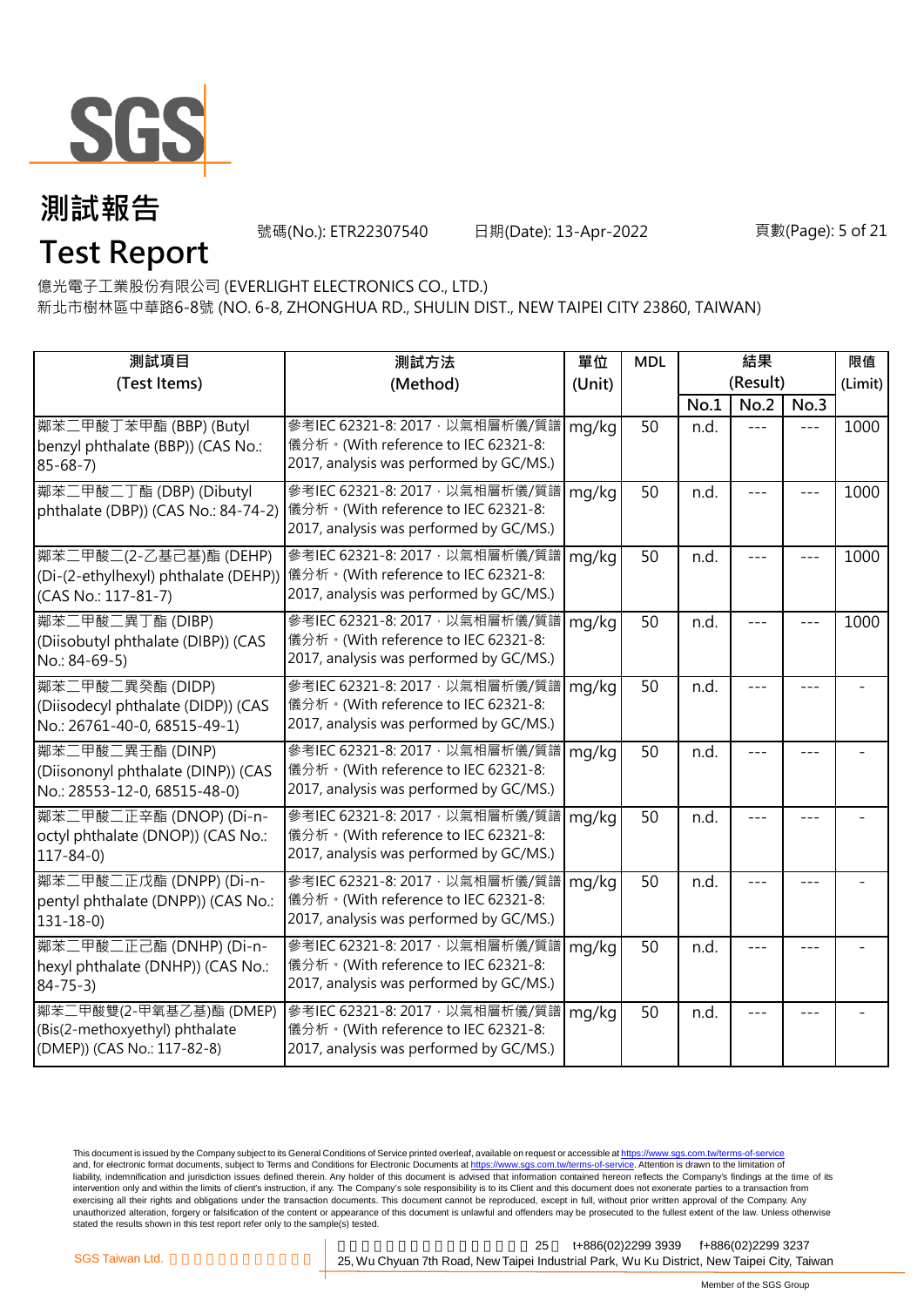

號碼(No.): ETR22307540 日期(Date): 13-Apr-2022

#### 頁數(Page): 6 of 21

**Test Report**

億光電子工業股份有限公司 (EVERLIGHT ELECTRONICS CO., LTD.)

新北市樹林區中華路6-8號 (NO. 6-8, ZHONGHUA RD., SHULIN DIST., NEW TAIPEI CITY 23860, TAIWAN)

| 測試項目                                                                                                                                                                                                                                                                                           | 測試方法                                                                                                                      | 單位     | <b>MDL</b>     | 結果   |          |         | 限值      |
|------------------------------------------------------------------------------------------------------------------------------------------------------------------------------------------------------------------------------------------------------------------------------------------------|---------------------------------------------------------------------------------------------------------------------------|--------|----------------|------|----------|---------|---------|
| (Test Items)                                                                                                                                                                                                                                                                                   | (Method)                                                                                                                  | (Unit) |                |      | (Result) |         | (Limit) |
|                                                                                                                                                                                                                                                                                                |                                                                                                                           |        |                | No.1 | No.2     | No.3    |         |
| 六溴環十二烷及所有主要被辨別出的異構物<br>(HBCDD) (α- HBCDD, $β$ - HBCDD, γ-<br>HBCDD) (Hexabromocyclododecane<br>(HBCDD) and all major diastereoisomers<br>identified ( $\alpha$ - HBCDD, $\beta$ - HBCDD, $\gamma$ -<br>HBCDD)) (CAS No.: 25637-99-4, 3194-<br>55-6 (134237-51-7, 134237-50-6,<br>134237-52-8)) | 參考IEC 62321: 2008, 以氣相層析儀/質譜儀<br>分析 · (With reference to IEC 62321: 2008,<br>analysis was performed by GC/MS.)            | mg/kg  | 5              | n.d. |          |         |         |
| 氟 (F) (Fluorine (F)) (CAS No.: 14762-<br>$94-8$                                                                                                                                                                                                                                                | 參考BS EN 14582: 2016, 以離子層析儀分<br>析 · (With reference to BS EN 14582: 2016,<br>analysis was performed by IC.)               | mg/kg  | 50             | 651  |          |         |         |
| 氯(Cl) (Chlorine (Cl)) (CAS No.:<br>22537-15-1)                                                                                                                                                                                                                                                 | 參考BS EN 14582: 2016 · 以離子層析儀分<br>析 · (With reference to BS EN 14582: 2016,<br>analysis was performed by IC.)              | mg/kg  | 50             | n.d. |          |         |         |
| 溴 (Br) (Bromine (Br)) (CAS No.:<br>$10097 - 32 - 2$                                                                                                                                                                                                                                            | 參考BS EN 14582: 2016 · 以離子層析儀分<br>析 · (With reference to BS EN 14582: 2016,<br>analysis was performed by IC.)              | mg/kg  | 50             | n.d. |          |         |         |
| 碘 (I) (Iodine (I)) (CAS No.: 14362-<br>$44-8$                                                                                                                                                                                                                                                  | 參考BS EN 14582: 2016 · 以離子層析儀分<br>桥 · (With reference to BS EN 14582: 2016,<br>analysis was performed by IC.)              | mg/kg  | 50             | n.d. |          |         |         |
| 全氟辛烷磺酸及其鹽類 (PFOS and its<br>salts) (CAS No.: 1763-23-1 and its<br>salts)                                                                                                                                                                                                                       | 参考CEN/TS 15968: 2010 · 以液相層析串聯<br>質譜儀分析。(With reference to CEN/TS<br>15968: 2010, analysis was performed by<br>LC/MS/MS.) | mg/kg  | 0.01           | n.d. | $= -$    | $- - -$ |         |
| 全氟辛酸及其鹽類 (PFOA and its<br>salts) (CAS No.: 335-67-1 and its<br>salts)                                                                                                                                                                                                                          | 參考CEN/TS 15968: 2010, 以液相層析串聯<br>質譜儀分析。(With reference to CEN/TS<br>15968: 2010, analysis was performed by<br>LC/MS/MS.)  | mg/kg  | 0.01           | n.d. |          |         |         |
| 鈹 (Be) (Beryllium (Be)) (CAS No.:<br>7440-41-7)                                                                                                                                                                                                                                                | 參考US EPA 3052: 1996, 以感應耦合電漿發<br>射光譜儀分析。(With reference to US EPA<br>3052: 1996, analysis was performed by<br>ICP-OES.)   | mg/kg  | $\overline{2}$ | n.d. |          |         |         |

This document is issued by the Company subject to its General Conditions of Service printed overleaf, available on request or accessible at <u>https://www.sgs.com.tw/terms-of-service</u><br>and, for electronic format documents, su liability, indemnification and jurisdiction issues defined therein. Any holder of this document is advised that information contained hereon reflects the Company's findings at the time of its intervention only and within the limits of client's instruction, if any. The Company's sole responsibility is to its Client and this document does not exonerate parties to a transaction from exercising all their rights and obligations under the transaction documents. This document cannot be reproduced, except in full, without prior written approval of the Company. Any<br>unauthorized alteration, forgery or falsif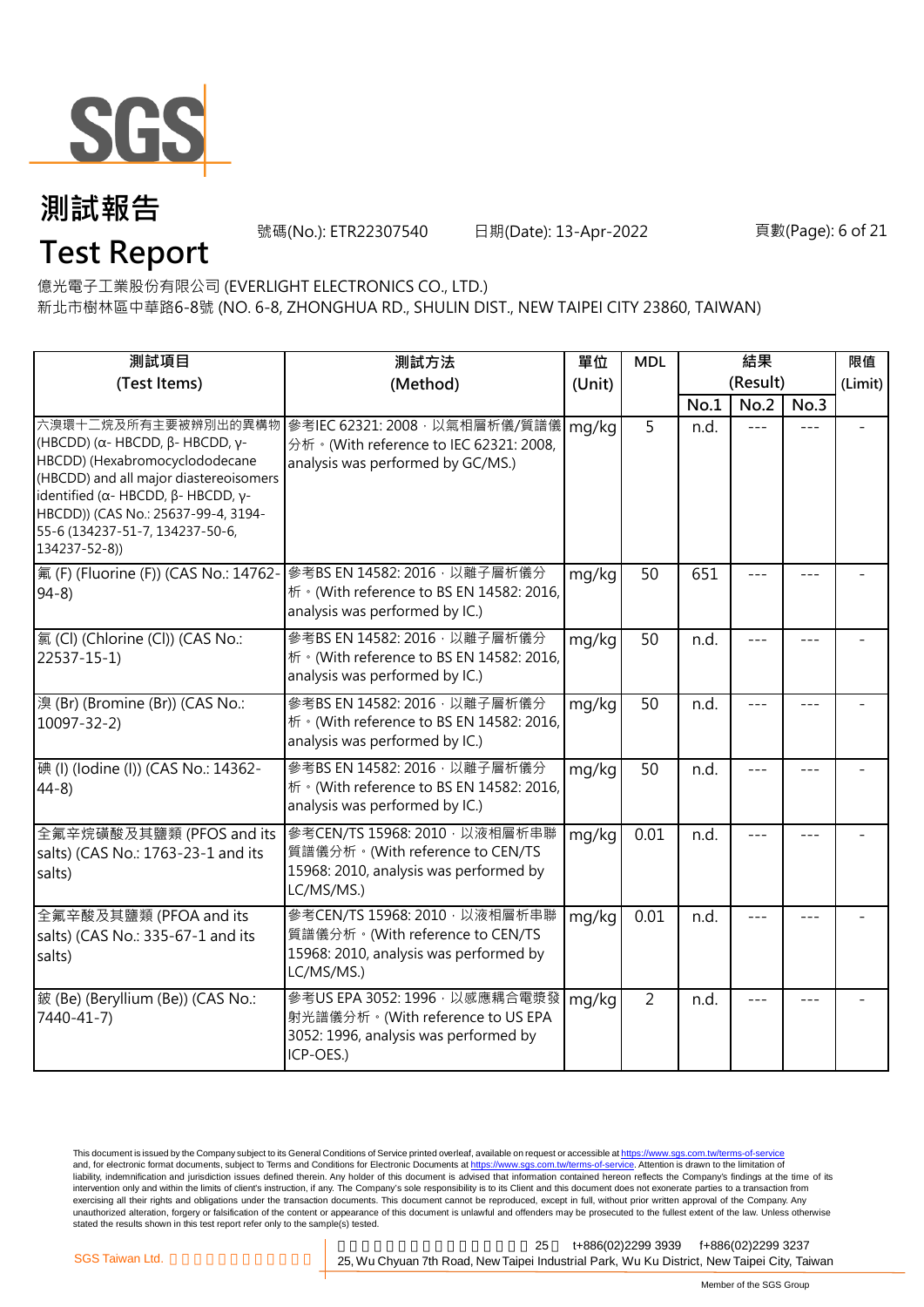

號碼(No.): ETR22307540 日期(Date): 13-Apr-2022

#### 頁數(Page): 7 of 21

### **Test Report**

億光電子工業股份有限公司 (EVERLIGHT ELECTRONICS CO., LTD.)

新北市樹林區中華路6-8號 (NO. 6-8, ZHONGHUA RD., SHULIN DIST., NEW TAIPEI CITY 23860, TAIWAN)

| 測試項目<br>(Test Items)                                  | 測試方法<br>(Method)                                                                      |       | 單位<br>(Unit) |      | <b>MDL</b>          | (Result)            | 限值<br>(Limit) |
|-------------------------------------------------------|---------------------------------------------------------------------------------------|-------|--------------|------|---------------------|---------------------|---------------|
|                                                       |                                                                                       |       |              | No.1 | No.2                | No.3                |               |
| 多環芳香烴 (Polycyclic Aromatic<br>Hydrocarbons) (PAHs)    |                                                                                       |       |              |      |                     |                     |               |
| 苯駢(a)芘 (Benzo[a]pyrene) (CAS No.:<br>$50 - 32 - 8$    |                                                                                       | mg/kg | 0.2          | n.d. | $\frac{1}{2}$       | $\frac{1}{2}$       | Δ             |
| 苯駢(e)芘 (Benzo[e]pyrene) (CAS No.:<br>$192 - 97 - 2$   |                                                                                       | mg/kg | 0.2          | n.d. | $---$               | $---$               | Δ             |
| 苯駢蒽 (Benzo[a]anthracene) (CAS<br>No.: 56-55-3)        |                                                                                       | mg/kg | 0.2          | n.d. | $---$               | $- - -$             | Δ             |
| 苯(b)苯駢芴 (Benzo[b]fluoranthene)<br>(CAS No.: 205-99-2) |                                                                                       | mg/kg | 0.2          | n.d. | $\qquad \qquad - -$ | $\qquad \qquad - -$ | Δ             |
| 苯(j)苯駢芴 (Benzo[j]fluoranthene)<br>(CAS No.: 205-82-3) |                                                                                       | mg/kg | 0.2          | n.d. | $---$               | $---$               | Δ             |
| 苯(k)苯駢芴 (Benzo[k]fluoranthene)<br>(CAS No.: 207-08-9) |                                                                                       | mg/kg | 0.2          | n.d. | $---$               | $---$               | Δ             |
| 蔰 (Chrysene) (CAS No.: 218-01-9)                      | 參考AfPS GS 2019:01 PAK · 以氣相層析儀/                                                       | mg/kg | 0.2          | n.d. | $- - -$             | $---$               | Δ             |
| 二苯駢蒽 (Dibenzo[a,h]anthracene)<br>(CAS No.: 53-70-3)   | 質譜儀分析。(With reference to AfPS GS<br>2019:01 PAK, analysis was performed by<br>GC/MS.) | mg/kg | 0.2          | n.d. | $\frac{1}{2}$       | $\frac{1}{2}$       | Δ             |
| 苯駢芷 (Benzo[q,h,i]perylene) (CAS<br>No.: 191-24-2)     |                                                                                       | mg/kg | 0.2          | n.d. | $- - -$             | $---$               | Δ             |
| 茚酮芘 (Indeno[1,2,3-c,d]pyrene) (CAS<br>No.: 193-39-5)  |                                                                                       | mg/kg | 0.2          | n.d. | $---$               | $\qquad \qquad - -$ | Δ             |
| 蒽 (Anthracene) (CAS No.: 120-12-7)                    |                                                                                       | mg/kg | 0.2          | n.d. | $ -$                | ---                 | Δ             |
| 苯駢芴 (Fluoranthene) (CAS No.: 206-<br>$44-0$           |                                                                                       | mg/kg | 0.2          | n.d. | $- - -$             | $---$               | Δ             |
| 菲 (Phenanthrene) (CAS No.: 85-01-8)                   |                                                                                       | mg/kg | 0.2          | n.d. | $---$               | $---$               | Δ             |
| 芘 (Pyrene) (CAS No.: 129-00-0)                        |                                                                                       | mg/kg | 0.2          | n.d. | $\frac{1}{2}$       | $\frac{1}{2}$       | Δ             |
| 萘 (Naphthalene) (CAS No.: 91-20-3)                    |                                                                                       | mg/kg | 0.2          | n.d. | $\frac{1}{2}$       | $---$               | Δ             |
| 多環芳香烴15項總和 (Sum of 15<br>PAH <sub>s</sub> )           |                                                                                       | mg/kg |              | n.d. | $---$               | $---$               | Δ             |

This document is issued by the Company subject to its General Conditions of Service printed overleaf, available on request or accessible at <u>https://www.sgs.com.tw/terms-of-service</u><br>and, for electronic format documents, su liability, indemnification and jurisdiction issues defined therein. Any holder of this document is advised that information contained hereon reflects the Company's findings at the time of its intervention only and within the limits of client's instruction, if any. The Company's sole responsibility is to its Client and this document does not exonerate parties to a transaction from exercising all their rights and obligations under the transaction documents. This document cannot be reproduced, except in full, without prior written approval of the Company. Any<br>unauthorized alteration, forgery or falsif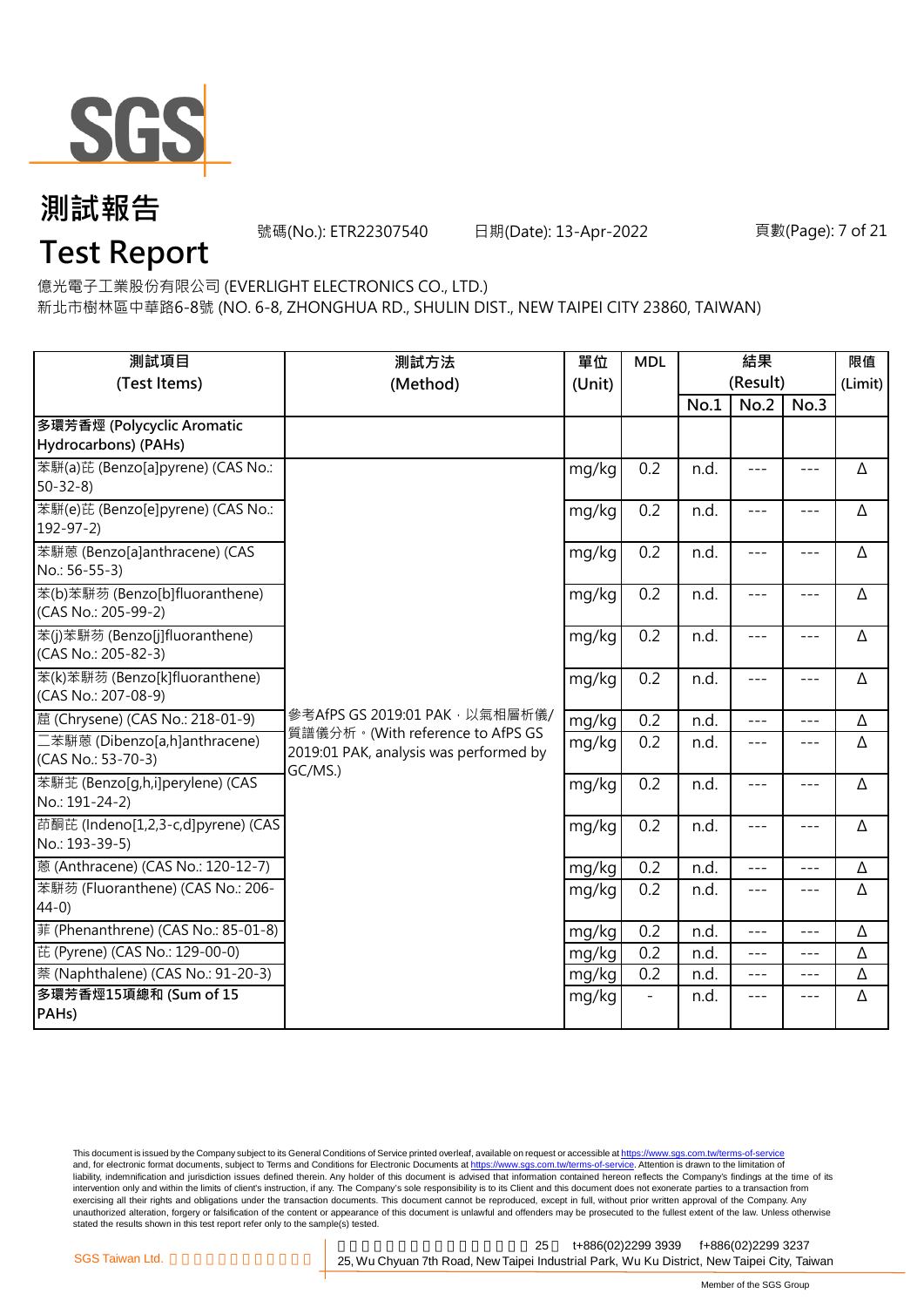

號碼(No.): ETR22307540 日期(Date): 13-Apr-2022

頁數(Page): 8 of 21

### **Test Report**

億光電子工業股份有限公司 (EVERLIGHT ELECTRONICS CO., LTD.)

新北市樹林區中華路6-8號 (NO. 6-8, ZHONGHUA RD., SHULIN DIST., NEW TAIPEI CITY 23860, TAIWAN)

| 測試項目<br>(Test Items)                            | 測試方法<br>(Method)                                                                                                           | 單位<br>(Unit) | <b>MDL</b> | 結果<br>(Result)<br>No.4 | 限值<br>(Limit) |
|-------------------------------------------------|----------------------------------------------------------------------------------------------------------------------------|--------------|------------|------------------------|---------------|
| 鈹 (Be) (Beryllium (Be)) (CAS No.:<br>7440-41-7) | 參考US EPA 3050B: 1996 · 以感應耦合電漿<br>發射光譜儀分析。(With reference to US<br>EPA 3050B: 1996, analysis was performed<br>by ICP-OES.) | mg/kg        |            | n.d.                   |               |

#### **備註(Note):**

- 1. mg/kg = ppm;0.1wt% = 0.1% = 1000ppm
- 2. MDL = Method Detection Limit (方法偵測極限值)
- 3. n.d. = Not Detected (未檢出) ; 小於MDL / Less than MDL
- 4. "-" = Not Regulated (無規格值)
- 5. "---" = Not Conducted (未測試項目)

6.  $(#2) =$ 

a. 當六價鉻結果大於0.13 µg/cm<sup>2,</sup> 表示樣品表層含有六價鉻. / The sample is positive for Cr(VI) if the Cr(VI) concentration is greater than 0.13 µg/cm². The sample coating is considered to contain Cr(VI).

b. 當六價鉻結果為n.d. (濃度小於0.10 μg/cm²),表示表層不含六價鉻. / The sample is negative for Cr(VI) if Cr(VI) is n.d. (concentration less than 0.10 µg/cm<sup>2</sup>). The coating is considered a non-Cr(VI) based coating

c. 當六價鉻結果介於 0.10 及 0.13 µg/cm<sup>2</sup> 時, 無法確定塗層是否含有六價鉻. / The result between 0.10 µg/cm<sup>2</sup> and 0.13 µg/cm<sup>2</sup> is considered to be inconclusive - unavoidable coating variations may influence the determination.

7. 符合性結果之判定係以測試結果與限值做比較。(The statement of compliance conformity is based on comparison of testing results and limits.)

This document is issued by the Company subject to its General Conditions of Service printed overleaf, available on request or accessible at https://www.sgs.com.tw/terms-of-service and, for electronic format documents, subject to Terms and Conditions for Electronic Documents at https://www.sgs.com.tw/terms-of-service. Attention is drawn to the limitation of liability, indemnification and jurisdiction issues defined therein. Any holder of this document is advised that information contained hereon reflects the Company's findings at the time of its intervention only and within the limits of client's instruction, if any. The Company's sole responsibility is to its Client and this document does not exonerate parties to a transaction from exercising all their rights and obligations under the transaction documents. This document cannot be reproduced, except in full, without prior written approval of the Company. Any<br>unauthorized alteration, forgery or falsif stated the results shown in this test report refer only to the sample(s) tested.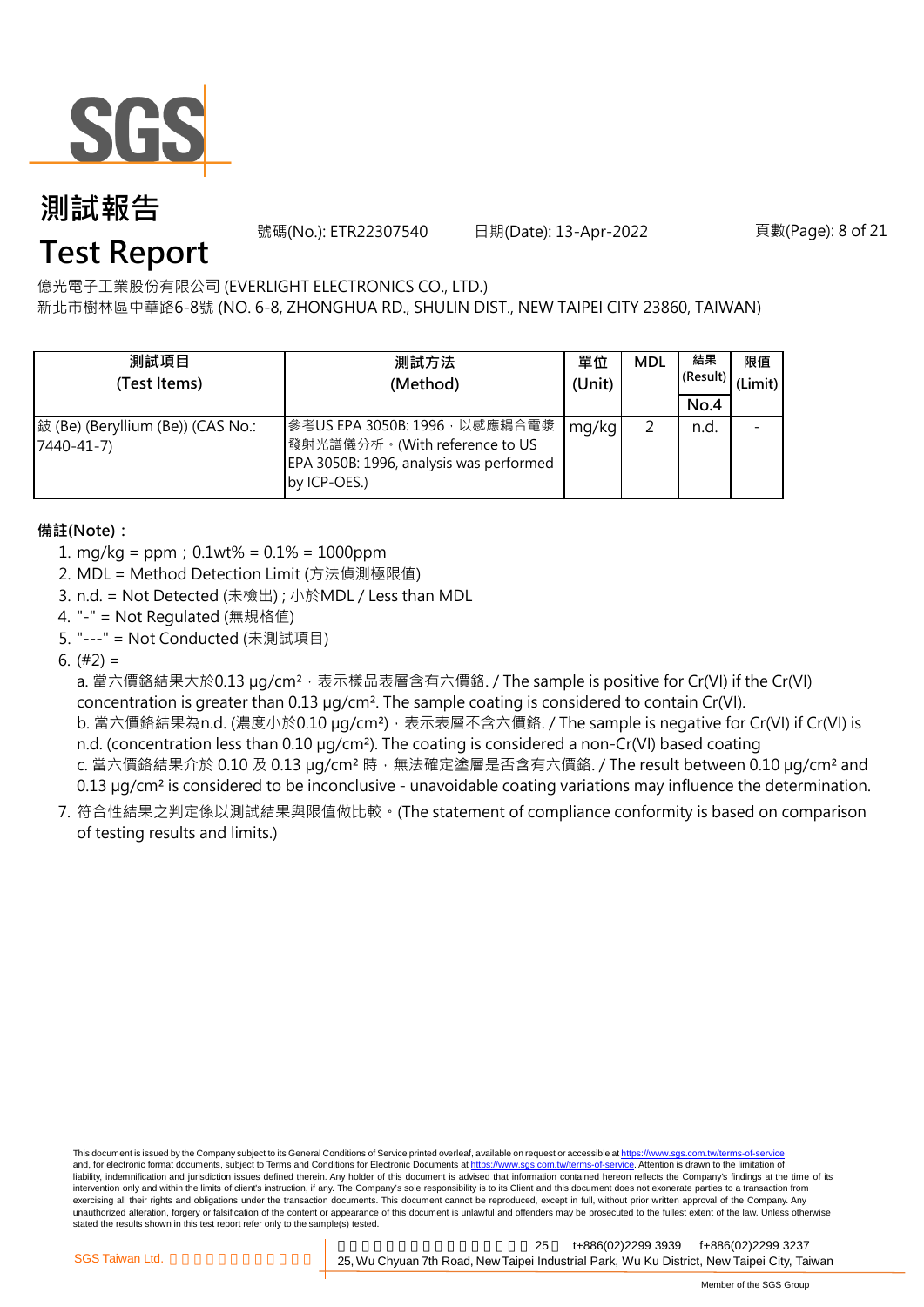

號碼(No.): ETR22307540 日期(Date): 13-Apr-2022

### **Test Report**

億光電子工業股份有限公司 (EVERLIGHT ELECTRONICS CO., LTD.) 新北市樹林區中華路6-8號 (NO. 6-8, ZHONGHUA RD., SHULIN DIST., NEW TAIPEI CITY 23860, TAIWAN)

#### **Remark:**

#### Δ **德國產品安全委員會(AfPS): GS PAHs 要求**

**AfPS (German commission for Product Safety): GS PAHs requirements**

|                                 | 第1類(Category 1)                                                                                                                                                                                                                             | 第 2 類(Category 2)                                                                                                                                                      | 第 3 類(Category 3) |                                                                                                                                                                                                                                                       |            |  |  |
|---------------------------------|---------------------------------------------------------------------------------------------------------------------------------------------------------------------------------------------------------------------------------------------|------------------------------------------------------------------------------------------------------------------------------------------------------------------------|-------------------|-------------------------------------------------------------------------------------------------------------------------------------------------------------------------------------------------------------------------------------------------------|------------|--|--|
| 項目<br>(Parameter)               | 意圖放入口中的材料或者長時間接<br>觸皮膚(超過 30秒)的<br>2009/48/EC 定義的玩具材料和 3<br>歲以下兒童使用的產品(Materials<br>intended to be placed in the<br>mouth, or materials in toys<br>(Directive 2009/48/EC) or<br>articles for children up to 3<br>years of age with intended | 不屬於第1類的材料,並意圖或可預<br>或重複的短時間接觸(Materials that<br>are not in Category 1, with<br>skin contact (> 30 seconds) or<br>short-term repetitive contact with<br>the skin)<br>a. | $b$               | 不屬於第1類或第2類的材料,並意<br>見與皮膚接觸逾 30 秒(長期皮膚接觸) 圖或可預見與皮膚接觸不超過 30 秒<br>(短期皮膚接觸)(Materials not<br>covered by Category 1 or 2, with<br>intended or foreseeable long-term intended or foreseeable short-<br>term skin contact ( $\leq$ 30 seconds))<br>b.<br>la. |            |  |  |
|                                 | long-term skin contact (> 30                                                                                                                                                                                                                | 供 14 歳以下兒童使 其它產品(Other 供 14 歳以下兒童使                                                                                                                                     |                   |                                                                                                                                                                                                                                                       | 其它產品(Other |  |  |
|                                 | seconds))                                                                                                                                                                                                                                   | 用的產品(Use by                                                                                                                                                            | consumer          | 用的產品(Use by                                                                                                                                                                                                                                           | consumer   |  |  |
|                                 |                                                                                                                                                                                                                                             | children under 14) products)                                                                                                                                           |                   | children under 14) products)                                                                                                                                                                                                                          |            |  |  |
| Naphthalene                     | < 1                                                                                                                                                                                                                                         | $\langle$ 2                                                                                                                                                            |                   | < 10                                                                                                                                                                                                                                                  |            |  |  |
| Phenanthrene                    |                                                                                                                                                                                                                                             |                                                                                                                                                                        |                   |                                                                                                                                                                                                                                                       |            |  |  |
| Anthracene                      | $< 1$ Sum                                                                                                                                                                                                                                   | $< 5$ Sum                                                                                                                                                              | $< 10$ Sum        | $< 20$ Sum                                                                                                                                                                                                                                            | $< 50$ Sum |  |  |
| Fluoranthene                    |                                                                                                                                                                                                                                             |                                                                                                                                                                        |                   |                                                                                                                                                                                                                                                       |            |  |  |
| Pyrene                          |                                                                                                                                                                                                                                             |                                                                                                                                                                        |                   |                                                                                                                                                                                                                                                       |            |  |  |
| Benzo[a]anthracene              | < 0.2                                                                                                                                                                                                                                       | < 0.2                                                                                                                                                                  | < 0.5             | < 0.5                                                                                                                                                                                                                                                 | < 1        |  |  |
| Chrysene                        | < 0.2                                                                                                                                                                                                                                       | < 0.2                                                                                                                                                                  | $< 0.5$           | < 0.5                                                                                                                                                                                                                                                 | $\leq 1$   |  |  |
| Benzo[b]fluoranthene            | < 0.2                                                                                                                                                                                                                                       | < 0.2                                                                                                                                                                  | ${}< 0.5$         | < 0.5                                                                                                                                                                                                                                                 | $\leq 1$   |  |  |
| Benzo[j]fluoranthene            | ${}< 0.2$                                                                                                                                                                                                                                   | ${}< 0.2$                                                                                                                                                              | $< 0.5$           | $< 0.5$                                                                                                                                                                                                                                               | $\leq 1$   |  |  |
| Benzo[k]fluoranthene            | < 0.2                                                                                                                                                                                                                                       | < 0.2                                                                                                                                                                  | < 0.5             | < 0.5                                                                                                                                                                                                                                                 | $\leq 1$   |  |  |
| Benzo[a]pyrene                  | < 0.2                                                                                                                                                                                                                                       | < 0.2                                                                                                                                                                  | < 0.5             | < 0.5                                                                                                                                                                                                                                                 | $\leq 1$   |  |  |
| Benzo[e]pyrene                  | < 0.2                                                                                                                                                                                                                                       | < 0.2                                                                                                                                                                  | ~< 0.5            | < 0.5                                                                                                                                                                                                                                                 | < 1        |  |  |
| Indeno[1,2,3-c,d] pyrene        | < 0.2                                                                                                                                                                                                                                       | < 0.2                                                                                                                                                                  | < 0.5             | < 0.5                                                                                                                                                                                                                                                 | $\leq 1$   |  |  |
| Dibenzo[a,h]anthracene          | < 0.2                                                                                                                                                                                                                                       | < 0.2                                                                                                                                                                  | < 0.5             | < 0.5                                                                                                                                                                                                                                                 | $\leq 1$   |  |  |
| Benzo[g,h,i]perylene            | < 0.2                                                                                                                                                                                                                                       | < 0.2                                                                                                                                                                  | ~< 0.5            | < 0.5                                                                                                                                                                                                                                                 | $\leq 1$   |  |  |
| 15 項 PAH 總濃度<br>(Sum of 15 PAH) | $\leq 1$                                                                                                                                                                                                                                    | < 5                                                                                                                                                                    | < 10              | < 20                                                                                                                                                                                                                                                  | < 50       |  |  |

單位(Unit):mg/kg

This document is issued by the Company subject to its General Conditions of Service printed overleaf, available on request or accessible at https://www.sgs.com.tw/terms-of-service and, for electronic format documents, subject to Terms and Conditions for Electronic Documents at https://www.sgs.com.tw/terms-of-service. Attention is drawn to the limitation of liability, indemnification and jurisdiction issues defined therein. Any holder of this document is advised that information contained hereon reflects the Company's findings at the time of its intervention only and within the limits of client's instruction, if any. The Company's sole responsibility is to its Client and this document does not exonerate parties to a transaction from exercising all their rights and obligations under the transaction documents. This document cannot be reproduced, except in full, without prior written approval of the Company. Any<br>unauthorized alteration, forgery or falsif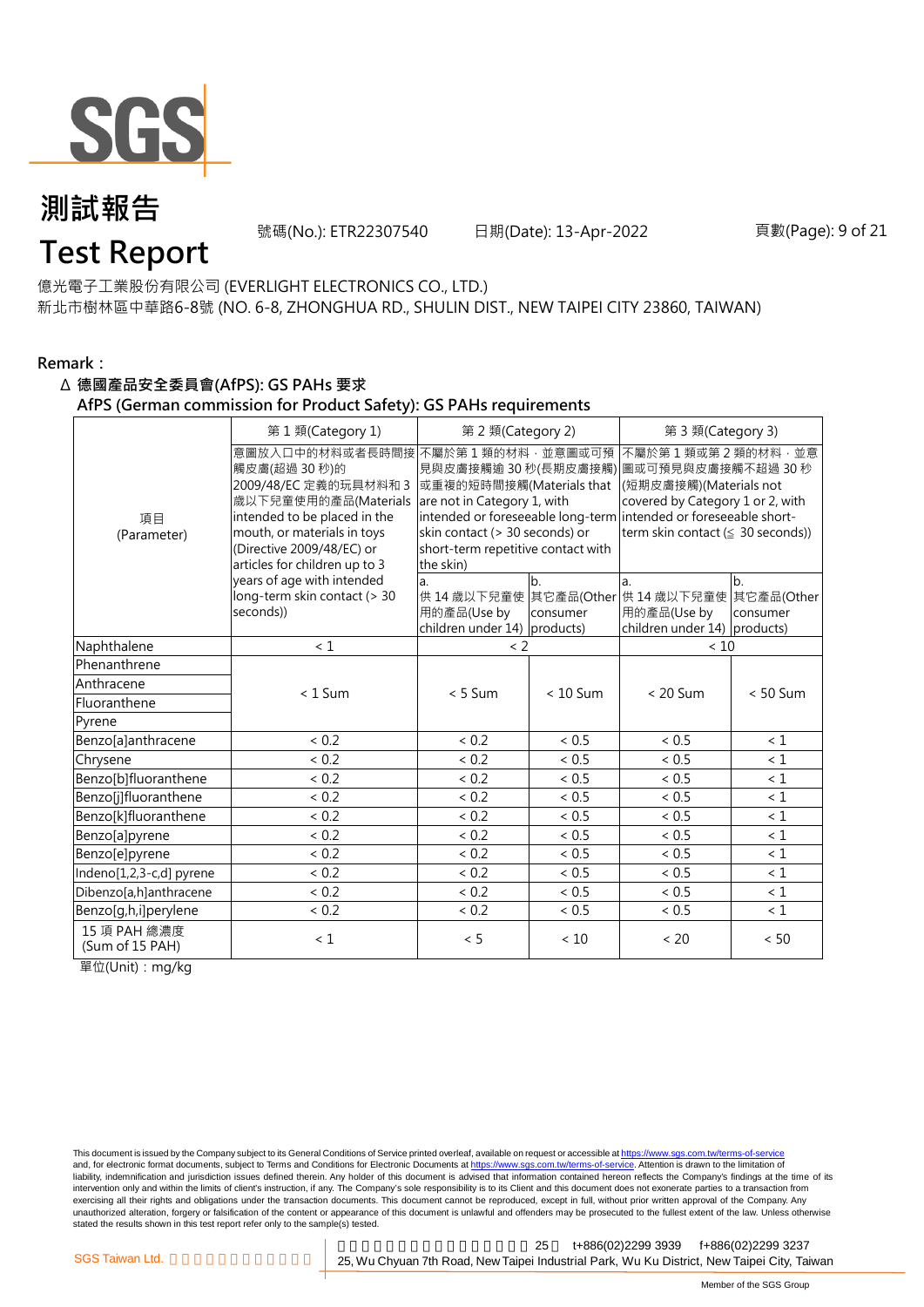

#### **測試報告 Test Report** 號碼(No.): ETR22307540 日期(Date): 13-Apr-2022

億光電子工業股份有限公司 (EVERLIGHT ELECTRONICS CO., LTD.) 新北市樹林區中華路6-8號 (NO. 6-8, ZHONGHUA RD., SHULIN DIST., NEW TAIPEI CITY 23860, TAIWAN)

#### **重金屬流程圖 / Analytical flow chart of Heavy Metal**

根據以下的流程圖之條件,樣品已完全溶解。(六價鉻測試方法除外)

These samples were dissolved totally by pre-conditioning method according to below flow chart.  $(Cr^{6+}$  test method excluded)



This document is issued by the Company subject to its General Conditions of Service printed overleaf, available on request or accessible at https://www.sgs.com.tw/terms-of-service and, for electronic format documents, subject to Terms and Conditions for Electronic Documents at https://www.sgs.com.tw/terms-of-service. Attention is drawn to the limitation of liability, indemnification and jurisdiction issues defined therein. Any holder of this document is advised that information contained hereon reflects the Company's findings at the time of its intervention only and within the limits of client's instruction, if any. The Company's sole responsibility is to its Client and this document does not exonerate parties to a transaction from exercising all their rights and obligations under the transaction documents. This document cannot be reproduced, except in full, without prior written approval of the Company. Any<br>unauthorized alteration, forgery or falsif stated the results shown in this test report refer only to the sample(s) tested.

新北市五股區新北產業園區五權七 25 t+886(02)2299 3939 f+886(02)2299 3237 SGS Taiwan Ltd. **Exercise 25, Wu Chyuan 7th Road, New Taipei Industrial Park, Wu Ku District, New Taipei City, Taiwan** 

頁數(Page): 10 of 21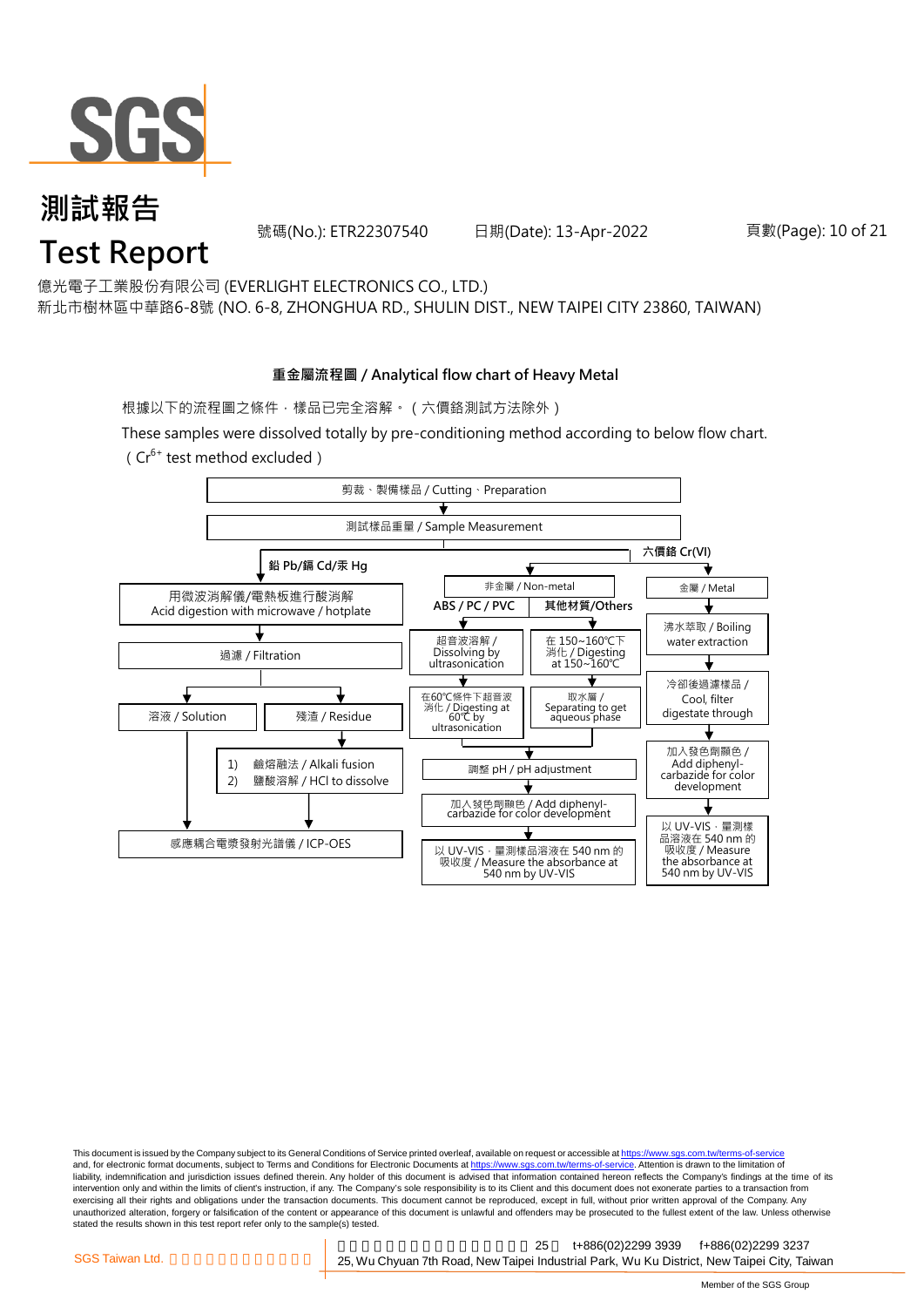

### **測試報告 Test Report**

號碼(No.): ETR22307540 日期(Date): 13-Apr-2022

頁數(Page): 11 of 21

億光電子工業股份有限公司 (EVERLIGHT ELECTRONICS CO., LTD.)

新北市樹林區中華路6-8號 (NO. 6-8, ZHONGHUA RD., SHULIN DIST., NEW TAIPEI CITY 23860, TAIWAN)

#### **鍍層重金屬測試流程圖 / Flow Chart of Stripping method for metal analysis**

根據以下的流程圖之條件,樣品之外部鍍層已完全溶解。(六價鉻測試方法除外) / The plating layer of samples were dissolved totally by pre-conditioning method according to below flow chart. ( $Cr^{6+}$  test method excluded)



This document is issued by the Company subject to its General Conditions of Service printed overleaf, available on request or accessible at https://www.sgs.com.tw/terms-of-service and, for electronic format documents, subject to Terms and Conditions for Electronic Documents at https://www.sgs.com.tw/terms-of-service. Attention is drawn to the limitation of liability, indemnification and jurisdiction issues defined therein. Any holder of this document is advised that information contained hereon reflects the Company's findings at the time of its intervention only and within the limits of client's instruction, if any. The Company's sole responsibility is to its Client and this document does not exonerate parties to a transaction from exercising all their rights and obligations under the transaction documents. This document cannot be reproduced, except in full, without prior written approval of the Company. Any<br>unauthorized alteration, forgery or falsif stated the results shown in this test report refer only to the sample(s) tested.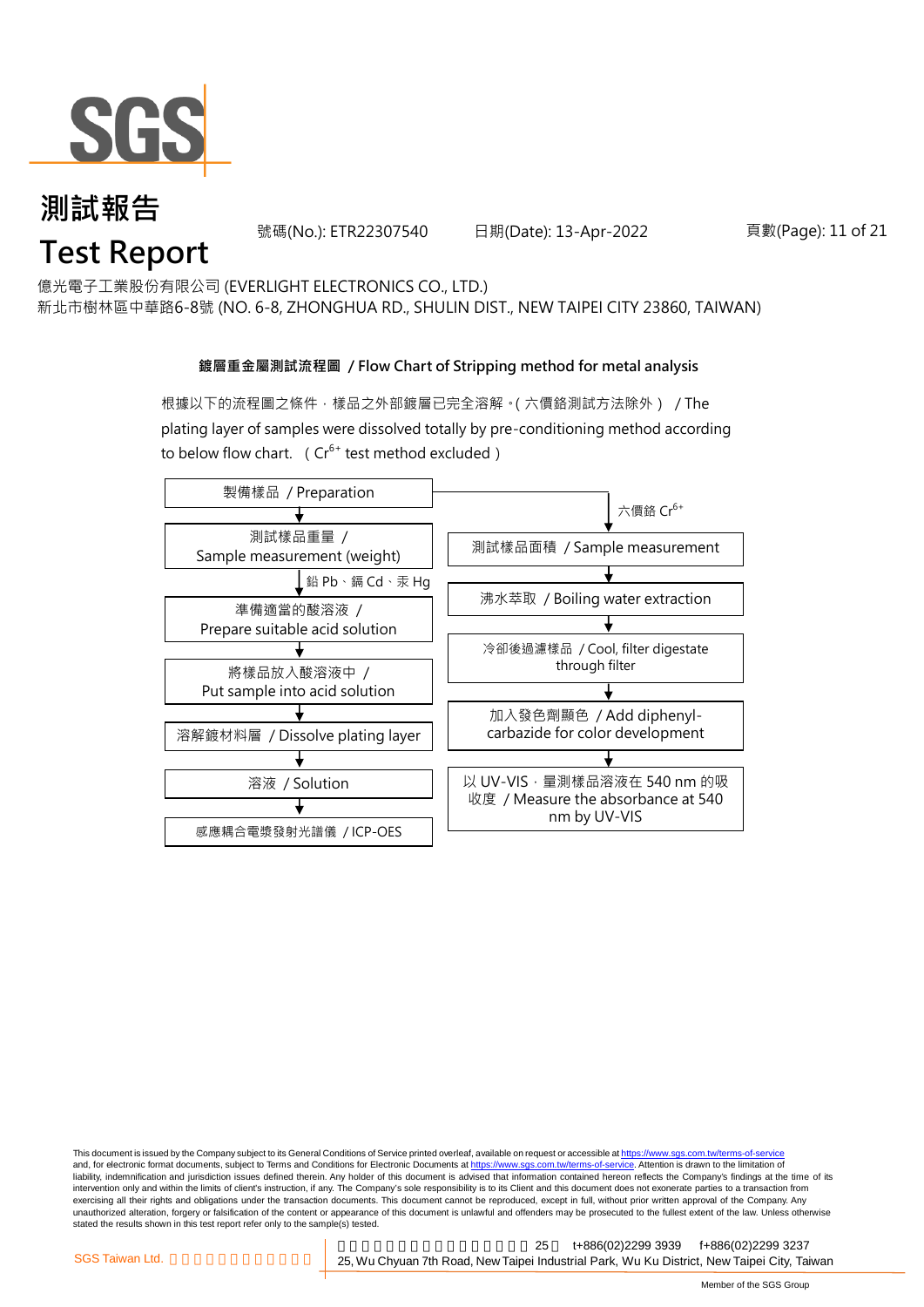

號碼(No.): ETR22307540 日期(Date): 13-Apr-2022

#### 頁數(Page): 12 of 21

### **Test Report**

億光電子工業股份有限公司 (EVERLIGHT ELECTRONICS CO., LTD.) 新北市樹林區中華路6-8號 (NO. 6-8, ZHONGHUA RD., SHULIN DIST., NEW TAIPEI CITY 23860, TAIWAN)

#### **多溴聯苯/多溴聯苯醚分析流程圖 / Analytical flow chart - PBBs/PBDEs**



This document is issued by the Company subject to its General Conditions of Service printed overleaf, available on request or accessible at https://www.sgs.com.tw/terms-of-service and, for electronic format documents, subject to Terms and Conditions for Electronic Documents at https://www.sgs.com.tw/terms-of-service. Attention is drawn to the limitation of liability, indemnification and jurisdiction issues defined therein. Any holder of this document is advised that information contained hereon reflects the Company's findings at the time of its intervention only and within the limits of client's instruction, if any. The Company's sole responsibility is to its Client and this document does not exonerate parties to a transaction from exercising all their rights and obligations under the transaction documents. This document cannot be reproduced, except in full, without prior written approval of the Company. Any<br>unauthorized alteration, forgery or falsif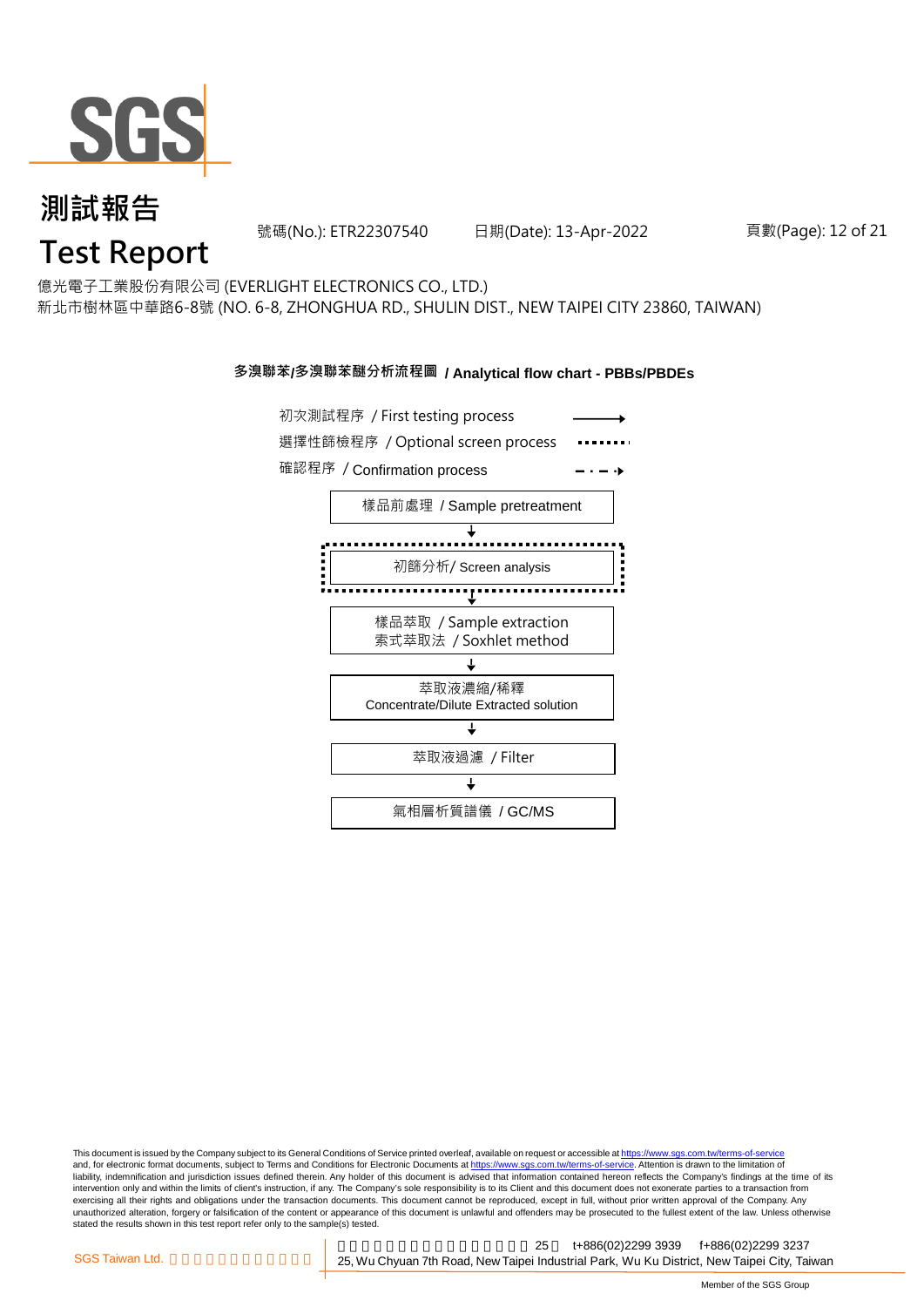

號碼(No.): ETR22307540 日期(Date): 13-Apr-2022

頁數(Page): 13 of 21

### **Test Report**

億光電子工業股份有限公司 (EVERLIGHT ELECTRONICS CO., LTD.) 新北市樹林區中華路6-8號 (NO. 6-8, ZHONGHUA RD., SHULIN DIST., NEW TAIPEI CITY 23860, TAIWAN)

#### **可塑劑分析流程圖 / Analytical flow chart - Phthalate**





This document is issued by the Company subject to its General Conditions of Service printed overleaf, available on request or accessible at <u>https://www.sgs.com.tw/terms-of-service</u><br>and, for electronic format documents, su liability, indemnification and jurisdiction issues defined therein. Any holder of this document is advised that information contained hereon reflects the Company's findings at the time of its intervention only and within the limits of client's instruction, if any. The Company's sole responsibility is to its Client and this document does not exonerate parties to a transaction from exercising all their rights and obligations under the transaction documents. This document cannot be reproduced, except in full, without prior written approval of the Company. Any<br>unauthorized alteration, forgery or falsif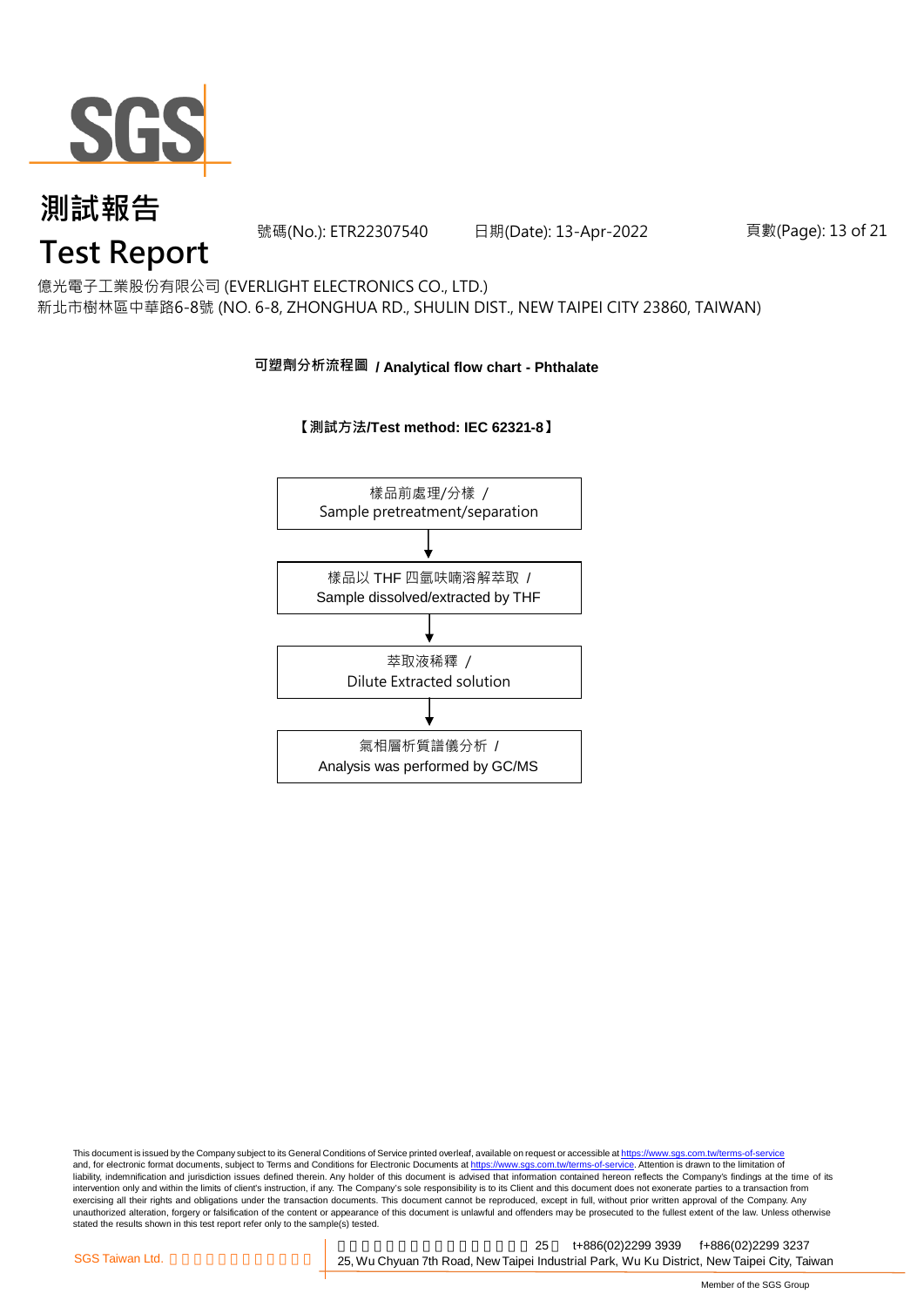

號碼(No.): ETR22307540 日期(Date): 13-Apr-2022

頁數(Page): 14 of 21

### **Test Report**

億光電子工業股份有限公司 (EVERLIGHT ELECTRONICS CO., LTD.) 新北市樹林區中華路6-8號 (NO. 6-8, ZHONGHUA RD., SHULIN DIST., NEW TAIPEI CITY 23860, TAIWAN)

#### **六溴環十二烷分析流程圖 / Analytical flow chart - HBCDD**



This document is issued by the Company subject to its General Conditions of Service printed overleaf, available on request or accessible at <u>https://www.sgs.com.tw/terms-of-service</u><br>and, for electronic format documents, su liability, indemnification and jurisdiction issues defined therein. Any holder of this document is advised that information contained hereon reflects the Company's findings at the time of its intervention only and within the limits of client's instruction, if any. The Company's sole responsibility is to its Client and this document does not exonerate parties to a transaction from exercising all their rights and obligations under the transaction documents. This document cannot be reproduced, except in full, without prior written approval of the Company. Any<br>unauthorized alteration, forgery or falsif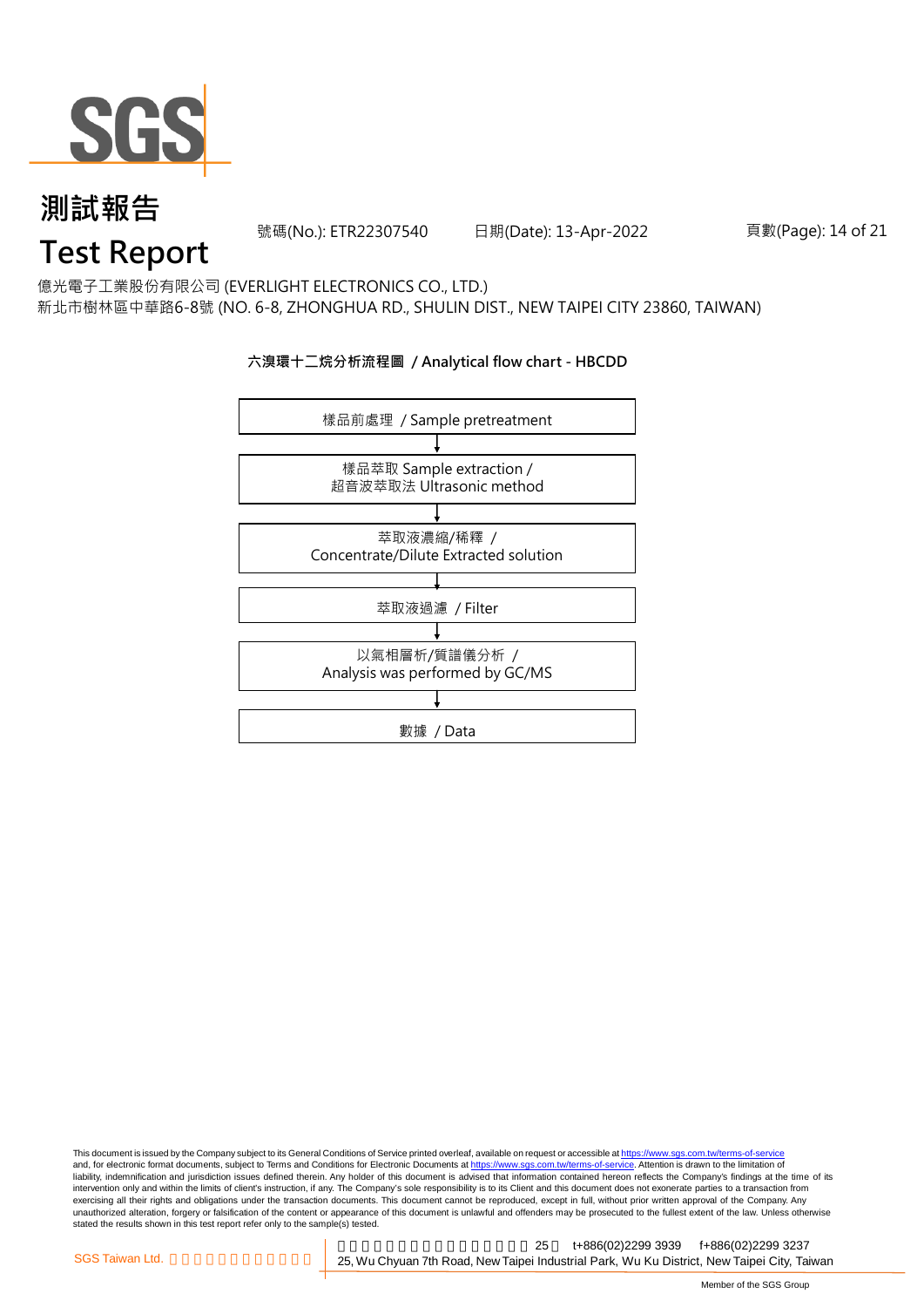

號碼(No.): ETR22307540 日期(Date): 13-Apr-2022

頁數(Page): 15 of 21

### **Test Report**

億光電子工業股份有限公司 (EVERLIGHT ELECTRONICS CO., LTD.) 新北市樹林區中華路6-8號 (NO. 6-8, ZHONGHUA RD., SHULIN DIST., NEW TAIPEI CITY 23860, TAIWAN)

### 樣品前處理/分樣 / Sample pretreatment/separation 秤重及將樣品放入樣品槽中 / Weighting and putting sample in cell 燃燒彈/吸收 Oxygen Bomb Combustion / Absorption 離子層析儀分析 / Analysis was performed by IC 稀釋至固定體積 / Dilution to fixed volume

**鹵素分析流程圖 / Analytical flow chart - Halogen**

This document is issued by the Company subject to its General Conditions of Service printed overleaf, available on request or accessible at <u>https://www.sgs.com.tw/terms-of-service</u><br>and, for electronic format documents, su liability, indemnification and jurisdiction issues defined therein. Any holder of this document is advised that information contained hereon reflects the Company's findings at the time of its intervention only and within the limits of client's instruction, if any. The Company's sole responsibility is to its Client and this document does not exonerate parties to a transaction from exercising all their rights and obligations under the transaction documents. This document cannot be reproduced, except in full, without prior written approval of the Company. Any<br>unauthorized alteration, forgery or falsif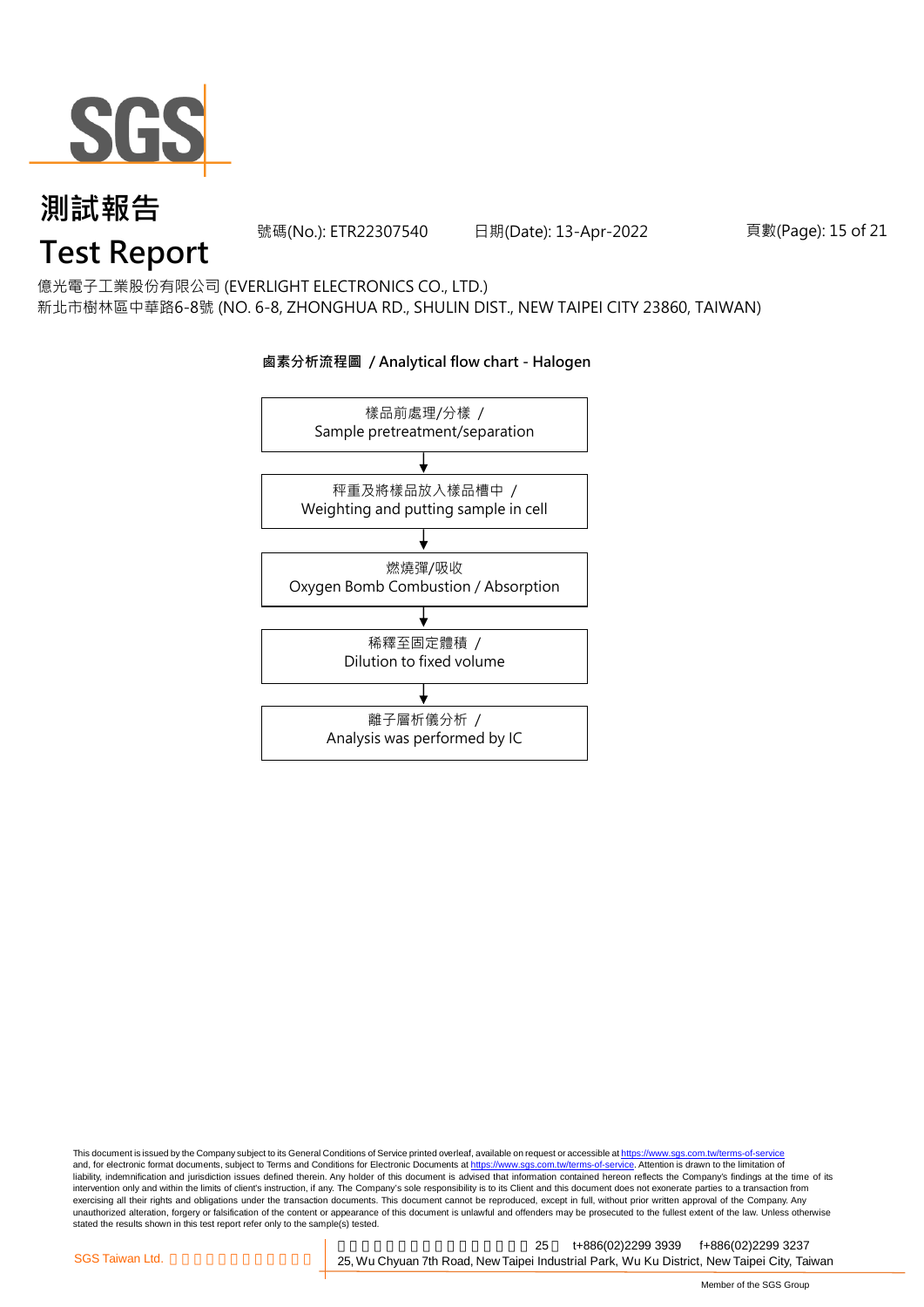

號碼(No.): ETR22307540 日期(Date): 13-Apr-2022

頁數(Page): 16 of 21

### **Test Report**

億光電子工業股份有限公司 (EVERLIGHT ELECTRONICS CO., LTD.) 新北市樹林區中華路6-8號 (NO. 6-8, ZHONGHUA RD., SHULIN DIST., NEW TAIPEI CITY 23860, TAIWAN)

#### **全氟化合物(包含全氟辛酸/全氟辛烷磺酸/其相關化合物等等)分析流程圖 / Analytical flow chart – PFAS (including PFOA/PFOS/its related compound, etc.)**



This document is issued by the Company subject to its General Conditions of Service printed overleaf, available on request or accessible at https://www.sgs.com.tw/terms-of-service and, for electronic format documents, subject to Terms and Conditions for Electronic Documents at https://www.sgs.com.tw/terms-of-service. Attention is drawn to the limitation of liability, indemnification and jurisdiction issues defined therein. Any holder of this document is advised that information contained hereon reflects the Company's findings at the time of its intervention only and within the limits of client's instruction, if any. The Company's sole responsibility is to its Client and this document does not exonerate parties to a transaction from exercising all their rights and obligations under the transaction documents. This document cannot be reproduced, except in full, without prior written approval of the Company. Any<br>unauthorized alteration, forgery or falsif stated the results shown in this test report refer only to the sample(s) tested.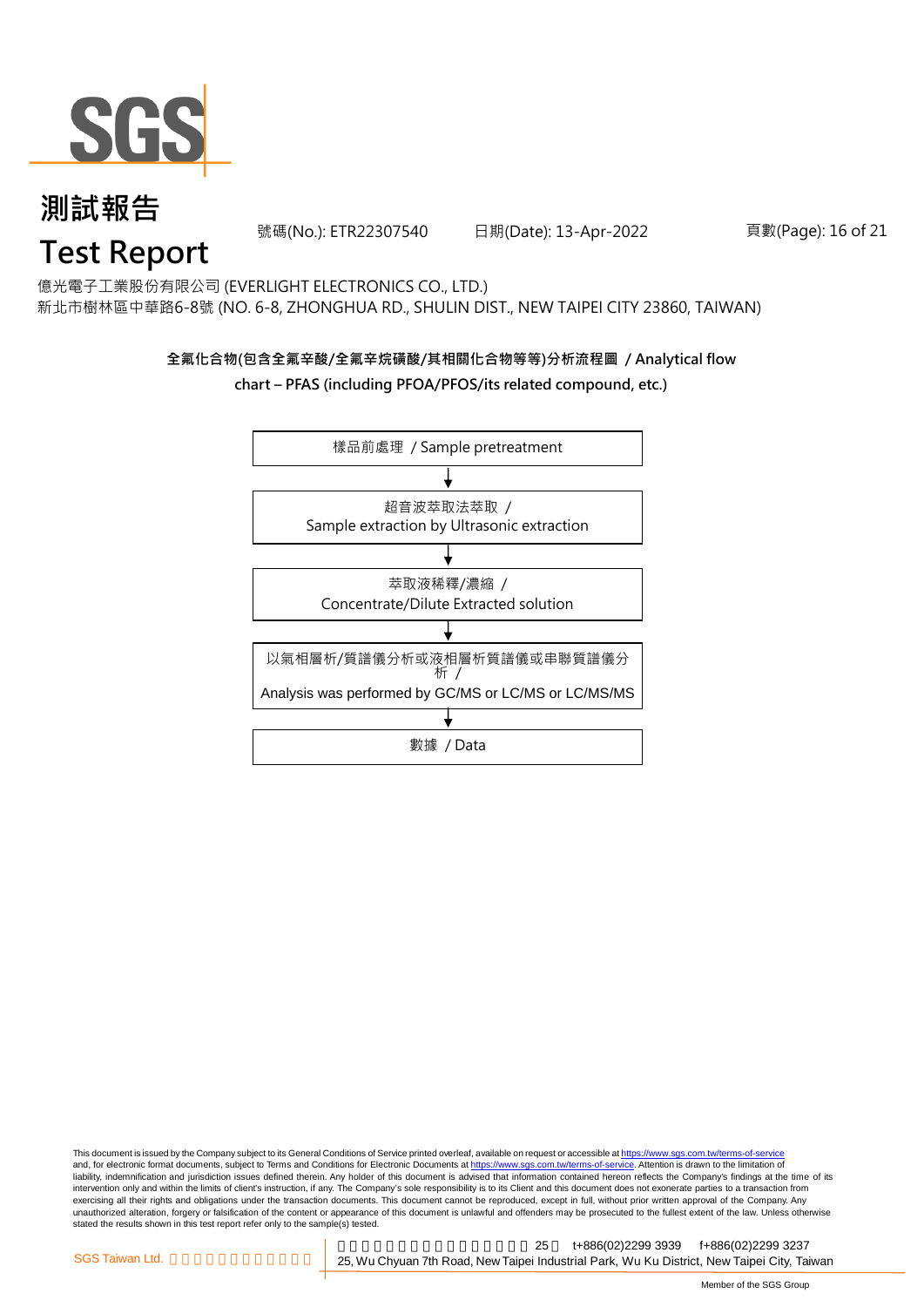

號碼(No.): ETR22307540 日期(Date): 13-Apr-2022

頁數(Page): 17 of 21

### **Test Report**

億光電子工業股份有限公司 (EVERLIGHT ELECTRONICS CO., LTD.) 新北市樹林區中華路6-8號 (NO. 6-8, ZHONGHUA RD., SHULIN DIST., NEW TAIPEI CITY 23860, TAIWAN)



This document is issued by the Company subject to its General Conditions of Service printed overleaf, available on request or accessible at <u>https://www.sgs.com.tw/terms-of-service</u><br>and, for electronic format documents, su liability, indemnification and jurisdiction issues defined therein. Any holder of this document is advised that information contained hereon reflects the Company's findings at the time of its intervention only and within the limits of client's instruction, if any. The Company's sole responsibility is to its Client and this document does not exonerate parties to a transaction from exercising all their rights and obligations under the transaction documents. This document cannot be reproduced, except in full, without prior written approval of the Company. Any<br>unauthorized alteration, forgery or falsif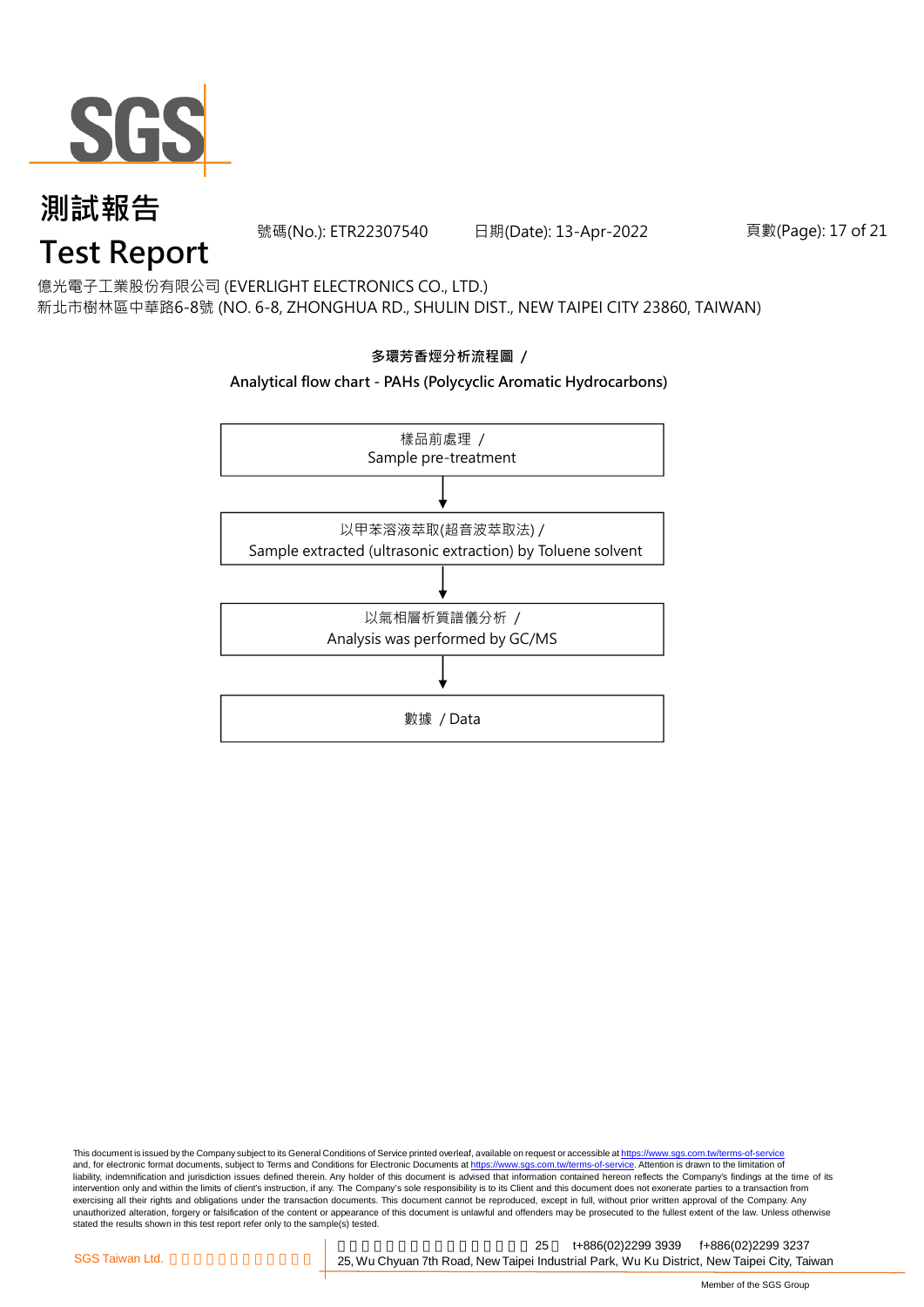

### **測試報告 Test Report**

號碼(No.): ETR22307540 日期(Date): 13-Apr-2022

#### 頁數(Page): 18 of 21

億光電子工業股份有限公司 (EVERLIGHT ELECTRONICS CO., LTD.)

新北市樹林區中華路6-8號 (NO. 6-8, ZHONGHUA RD., SHULIN DIST., NEW TAIPEI CITY 23860, TAIWAN)

#### **元素(含重金屬)分析流程圖 / Analytical flow chart of Elements (Heavy metal included)**

根據以下的流程圖之條件,樣品已完全溶解。

These samples were dissolved totally by pre-conditioning method according to below flow chart.

【參考方法/Reference method: US EPA 3051A、US EPA 3052】



\* US EPA 3051A 方法未添加氫氟酸 / US EPA 3051A method does not add HF.

This document is issued by the Company subject to its General Conditions of Service printed overleaf, available on request or accessible at https://www.sgs.com.tw/terms-of-service and, for electronic format documents, subject to Terms and Conditions for Electronic Documents at https://www.sgs.com.tw/terms-of-service. Attention is drawn to the limitation of liability, indemnification and jurisdiction issues defined therein. Any holder of this document is advised that information contained hereon reflects the Company's findings at the time of its intervention only and within the limits of client's instruction, if any. The Company's sole responsibility is to its Client and this document does not exonerate parties to a transaction from exercising all their rights and obligations under the transaction documents. This document cannot be reproduced, except in full, without prior written approval of the Company. Any<br>unauthorized alteration, forgery or falsif stated the results shown in this test report refer only to the sample(s) tested.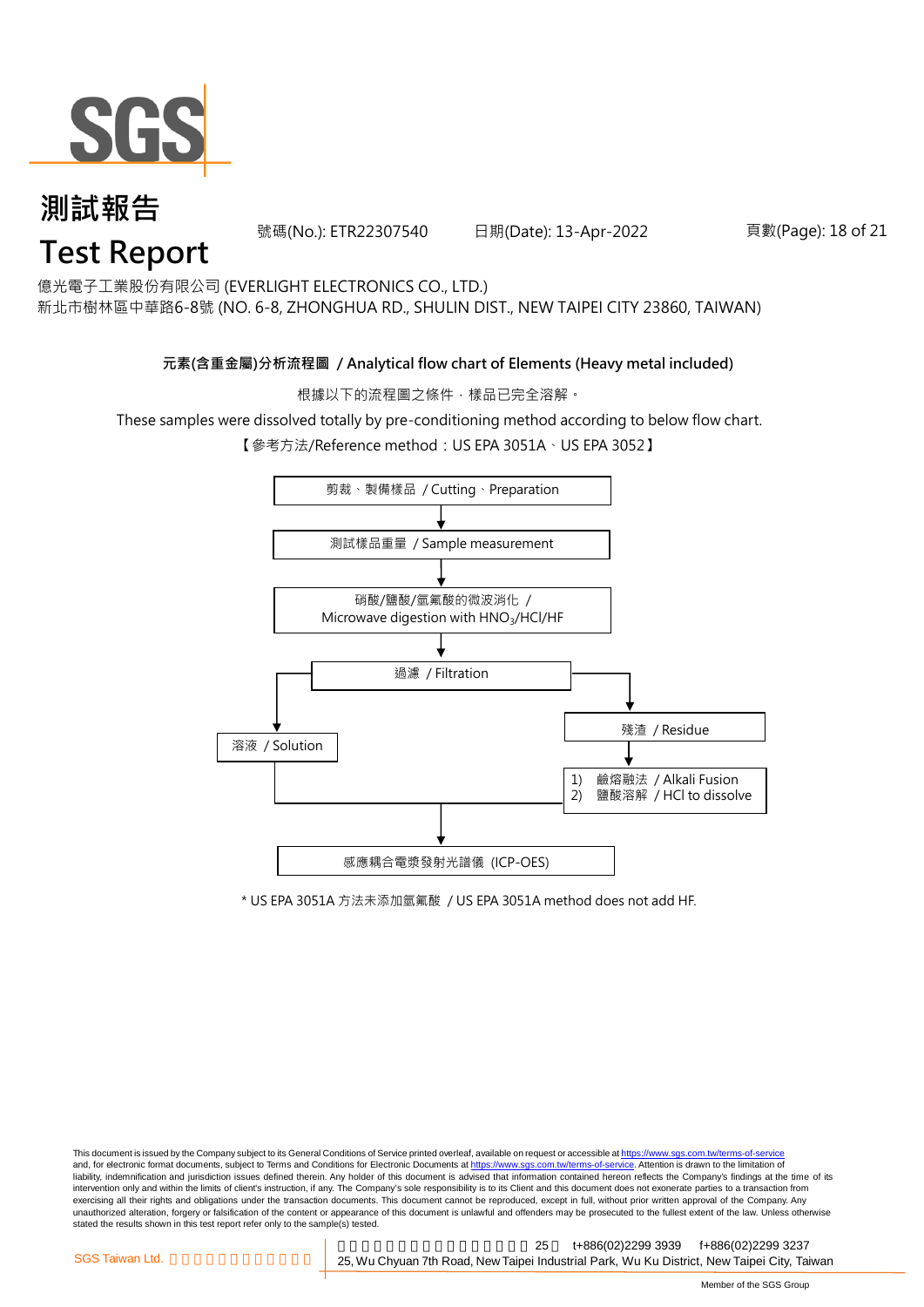

### **測試報告 Test Report**

號碼(No.): ETR22307540 日期(Date): 13-Apr-2022

#### 頁數(Page): 19 of 21

億光電子工業股份有限公司 (EVERLIGHT ELECTRONICS CO., LTD.)

新北市樹林區中華路6-8號 (NO. 6-8, ZHONGHUA RD., SHULIN DIST., NEW TAIPEI CITY 23860, TAIWAN)

#### **元素以 ICP-OES 分析的消化流程圖**

#### **(Flow Chart of digestion for the elements analysis performed by ICP-OES)**

根據以下的流程圖之條件,樣品已完全溶解。 / These samples were dissolved totally by pre-conditioning method according to below flow chart.



This document is issued by the Company subject to its General Conditions of Service printed overleaf, available on request or accessible at https://www.sgs.com.tw/terms-of-service and, for electronic format documents, subject to Terms and Conditions for Electronic Documents at https://www.sgs.com.tw/terms-of-service. Attention is drawn to the limitation of liability, indemnification and jurisdiction issues defined therein. Any holder of this document is advised that information contained hereon reflects the Company's findings at the time of its intervention only and within the limits of client's instruction, if any. The Company's sole responsibility is to its Client and this document does not exonerate parties to a transaction from exercising all their rights and obligations under the transaction documents. This document cannot be reproduced, except in full, without prior written approval of the Company. Any<br>unauthorized alteration, forgery or falsif stated the results shown in this test report refer only to the sample(s) tested.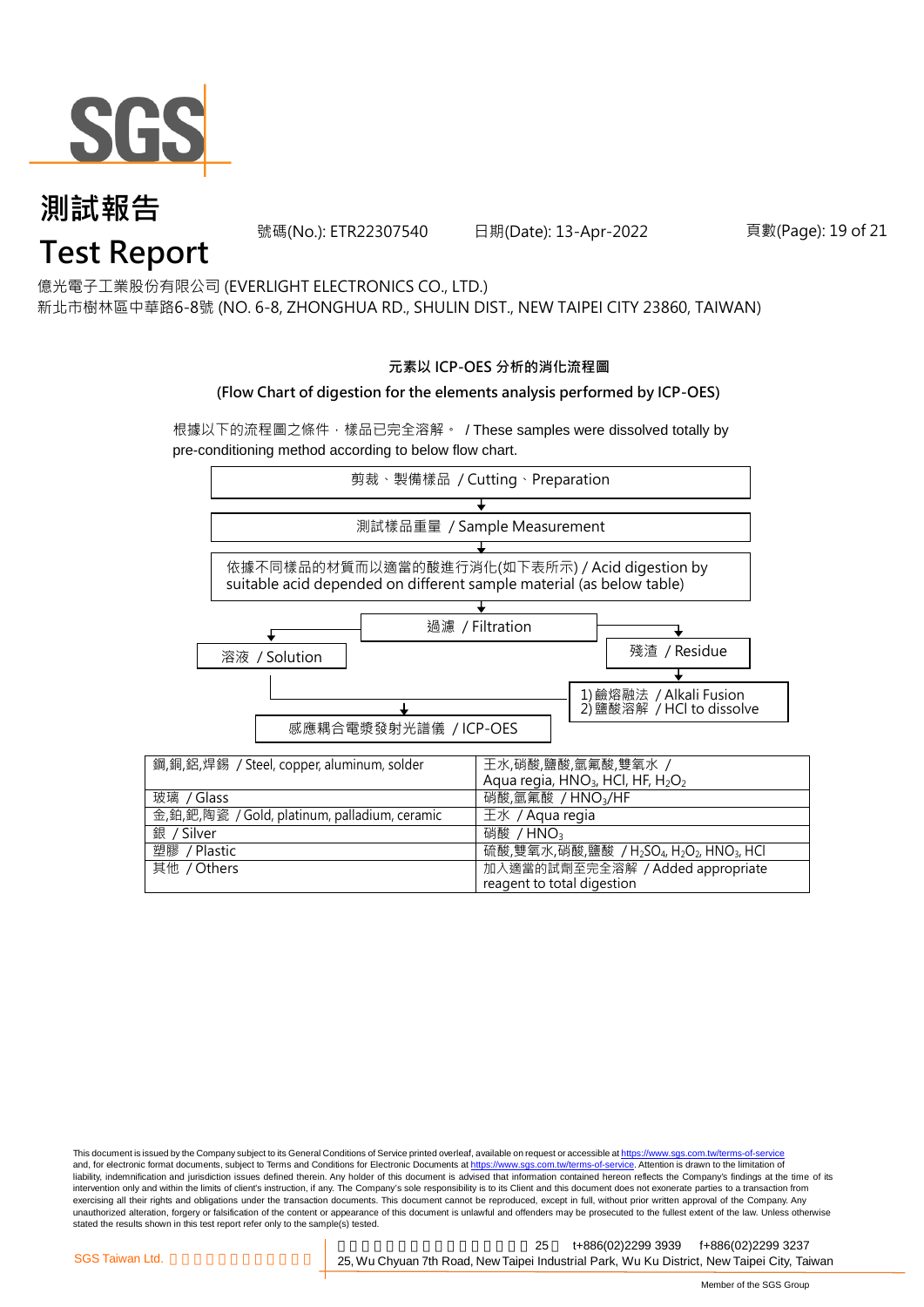

號碼(No.): ETR22307540 日期(Date): 13-Apr-2022

頁數(Page): 20 of 21

### **Test Report**

億光電子工業股份有限公司 (EVERLIGHT ELECTRONICS CO., LTD.) 新北市樹林區中華路6-8號 (NO. 6-8, ZHONGHUA RD., SHULIN DIST., NEW TAIPEI CITY 23860, TAIWAN)

> **\* 照片中如有箭頭標示,則表示為實際檢測之樣品/部位. \* (The tested sample / part is marked by an arrow if it's shown on the photo.)**

# ETR22307540 NO.1  $\overline{\mathbf{z}}$ cm  $\Omega$ ONE SIDE/ANOTHER SIDE ETR22307540 NO.2

 $\frac{1}{101}$ О cm  $\theta$ ONE SIDE/ANOTHER SIDE

This document is issued by the Company subject to its General Conditions of Service printed overleaf, available on request or accessible at <u>https://www.sgs.com.tw/terms-of-service</u><br>and, for electronic format documents, su liability, indemnification and jurisdiction issues defined therein. Any holder of this document is advised that information contained hereon reflects the Company's findings at the time of its intervention only and within the limits of client's instruction, if any. The Company's sole responsibility is to its Client and this document does not exonerate parties to a transaction from exercising all their rights and obligations under the transaction documents. This document cannot be reproduced, except in full, without prior written approval of the Company. Any<br>unauthorized alteration, forgery or falsif stated the results shown in this test report refer only to the sample(s) tested.